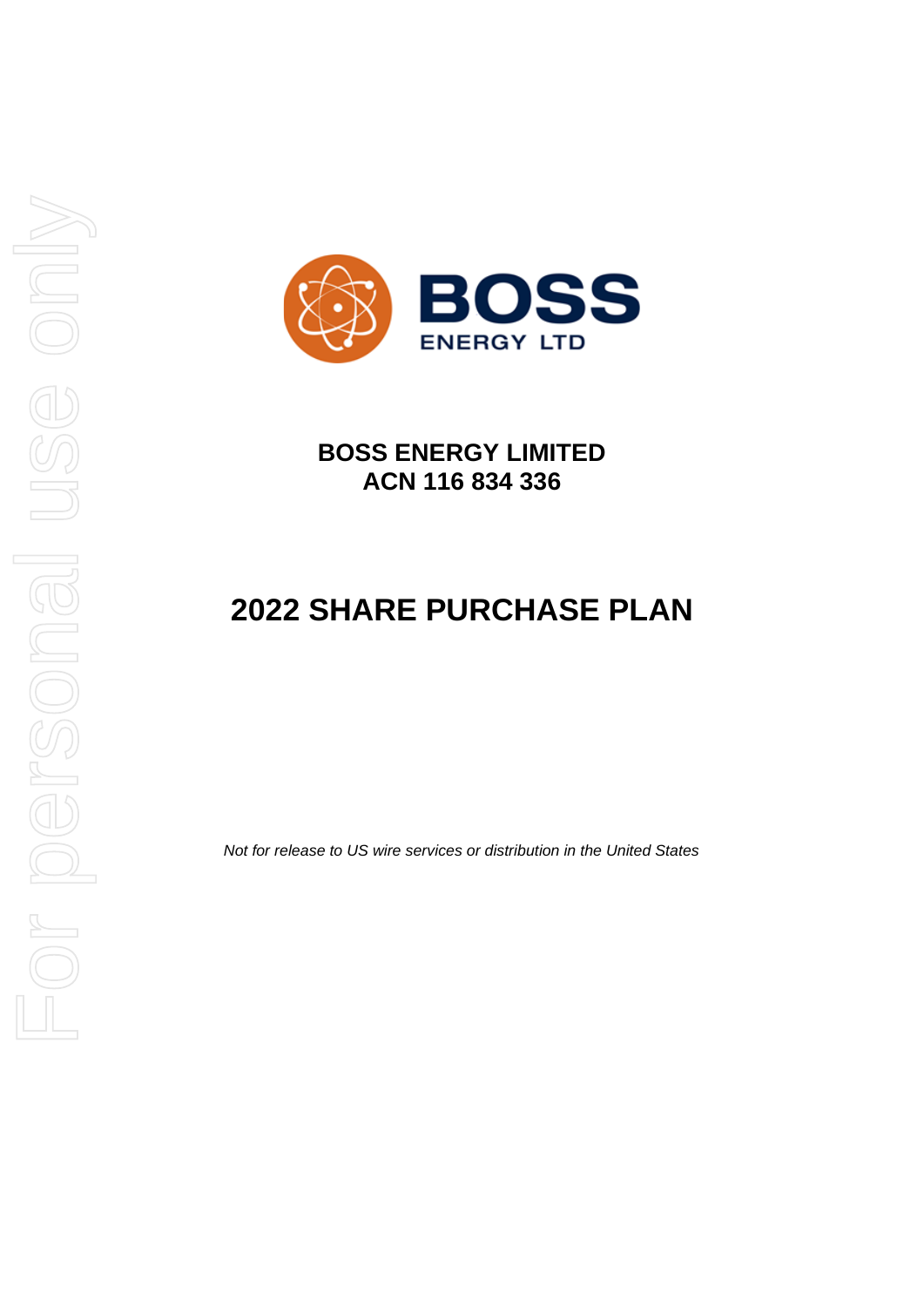# **IMPORTANT NOTICES**

#### **General**

This document is dated 25 March 2022.

This document is not a prospectus and has not been lodged with ASIC. Accordingly, this document does not contain all the information that an investor would find in a prospectus or that may be required in order to make an informed investment decision regarding whether or not to invest in the New Shares offered by this document.

This document is important and requires your immediate attention. It should be read in its entirety. If you do not understand or are in doubt about the contents of this document, or the action you should take, you should consult your financial or other professional adviser without delay.

The market price of Shares may rise or fall between the date of this document and the date the Company issues New Shares to you. This means that up to or after the date on which the Company issues New Shares to you, you may be able to buy Shares on the market at a lower price than the Issue Price. The Company and its Directors do not offer any recommendation or advice regarding participation in the Offer.

This document does not, and is not intended to, constitute an Offer in any place or jurisdiction in which, or to any person to whom, it would not be lawful to make such an Offer or to issue this document. No action has been taken to permit the Offer in any jurisdiction other than Australia and New Zealand to the extent set out in this document.

The distribution of this document in jurisdictions outside Australia and New Zealand may be restricted by law and therefore persons who come into possession of this document should observe any such restrictions. Any failure to comply with these restrictions may constitute a violation of the securities laws of any other jurisdiction.

In particular, this document may not be released to US wire services or distributed in the United States. The New Shares have not been, and will not be, registered under the US Securities Act 1933 (the **US Securities Act**) or the securities laws of any state or other jurisdiction of the United States. The New Shares may not be offered, sold or otherwise transferred in the United States except in a transaction exempt from, or not subject to, the registration of the US Securities Act and the applicable laws of any state or other jurisdiction in the United States. The New Shares will not be offered or sold, directly or indirectly, to any person in the United States.

The New Shares are not being offered or sold to the public within New Zealand other than to existing shareholders of the Company with registered addresses in New Zealand to whom the offer of the New Shares is being made in reliance on the Financial Markets Conduct (Incidental Offers) Exemption Notice 2021.

This document has not been registered, filed with or approved by any New Zealand regulatory authority under the Financial Markets Conduct Act 2013. This document is not a product disclosure statement under New Zealand law and is not required to, and may not, contain all the information that a product disclosure statement under New Zealand law is required to contain.

Application will be made for the New Shares to be quoted on ASX. The New Shares have not been and will not be registered under any other applicable securities laws and they may not, subject to certain exceptions, be offered or sold directly or indirectly in any jurisdiction outside Australia and New Zealand and as provided below.

#### **No Recommendation**

The information in this document is not a recommendation to accept the Offer and does not constitute financial advice. Eligible Shareholders should therefore conduct their own investigations, assessment and analysis of the Company and its operations and prospects and must base their investment decision solely on those investigations and that assessment and analysis.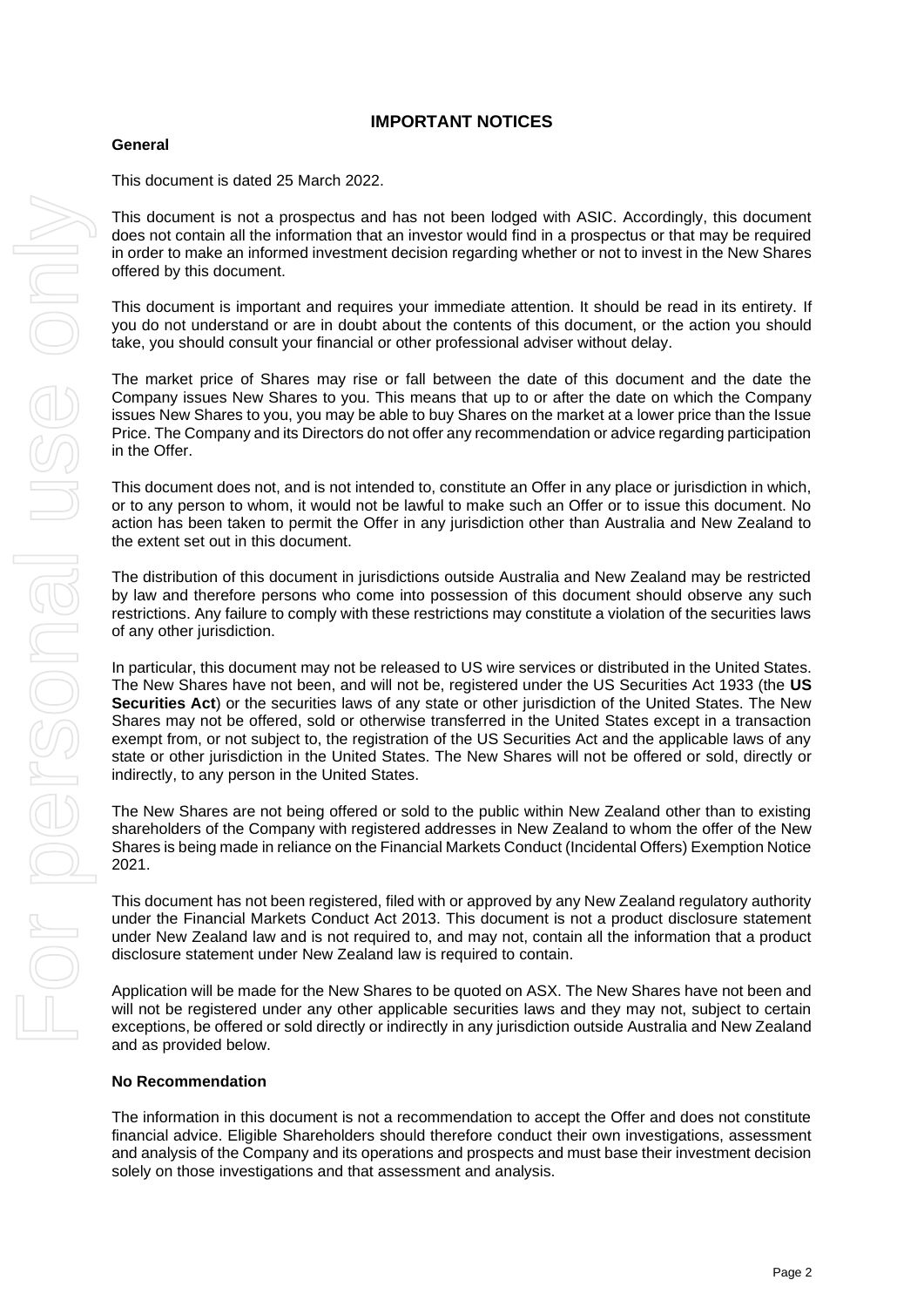If, after reading this document, Eligible Shareholders have any questions regarding the Offer, they should contact their financial or other professional adviser before deciding whether to accept the Offer.

Capitalised terms in this document are defined in the Glossary.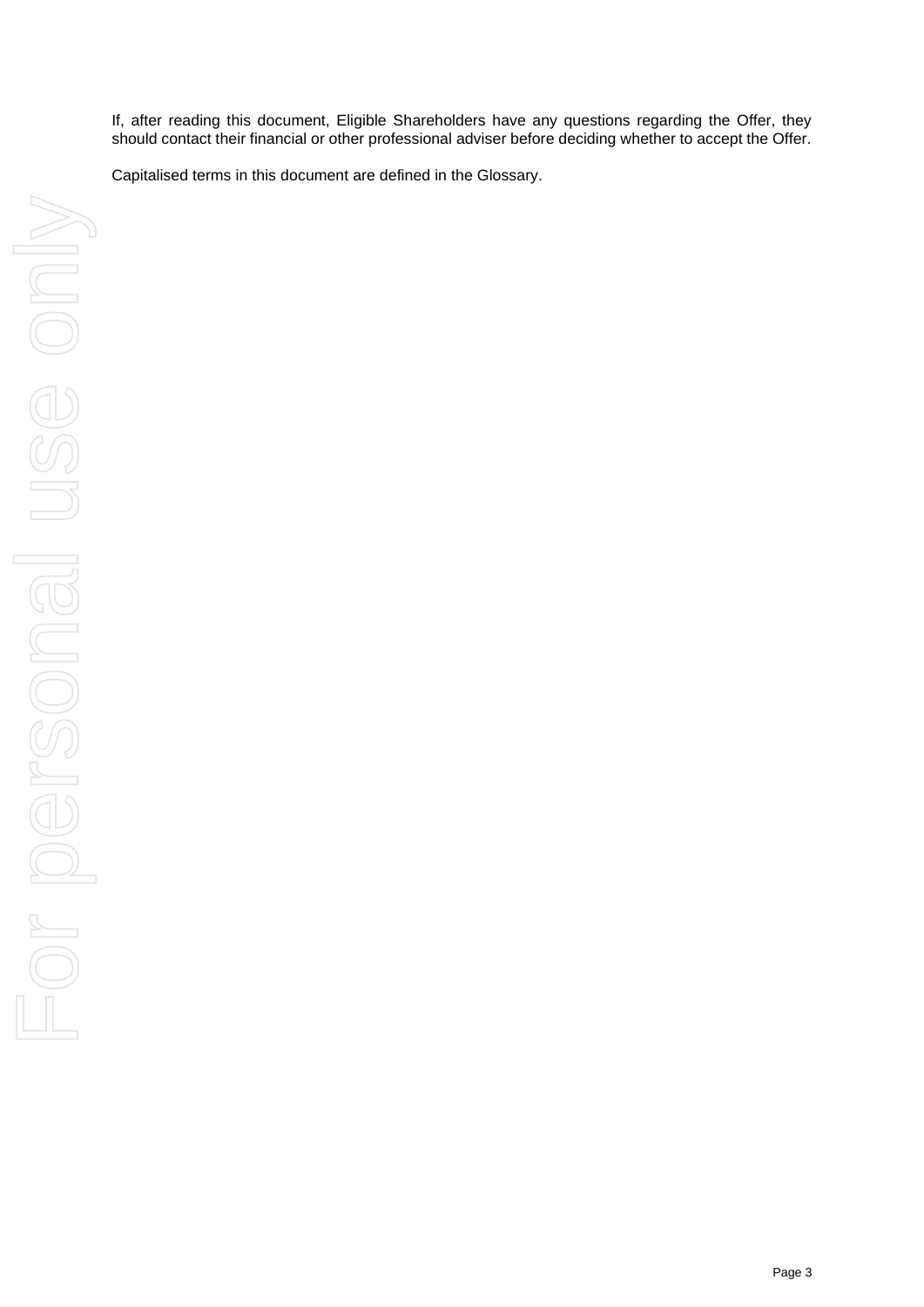#### **LETTER TO SHAREHOLDERS**

25 March 2022

Dear Shareholder

#### **INVITATION TO PARTICIPATE IN 2022 SHARE PURCHASE PLAN**

The Company is pleased to offer Eligible Shareholders the opportunity to participate in the Company's share purchase plan (**Offer**). The Offer will give Eligible Shareholders the opportunity to apply for up to A\$20,000 worth of New Shares at an issue price of A\$2.15 for each New Share (**Issue Price**) without incurring brokerage or other transaction costs.

The Issue Price represents a discount of 11.2% to the last closing price of Shares on ASX and 17.0% to the 5-day volume weighted average market price of Shares on the ASX immediately prior to 16 March 2022 (being the date on which the Offer was announced).

On 16 March 2022, the Company announced the Offer and a two-tranche placement of new fully paid ordinary shares to institutional and sophisticated investors to raise up to A\$120 million (**Placement**). The Company intends to use the proceeds of the Placement and Offer to develop the Company's Honeymoon Uranium Project (**Honeymoon Project**) and provide working capital. Shareholders may wish to refer to the Company's announcement dated 16 March 2022, available from [www.asx.com.au](http://www.asx.com.au/) or [www.bossenergy.com](http://www.bossenergy.com/) for further details of the Placement.

The Company intends to raise up to A\$5 million from the Offer. However, the Company reserves absolute discretion regarding the final amount raised under the Offer. If the Company receives applications in excess of A\$5 million, the Company reserves the right to close the Offer early and scale back applications in its absolute and sole discretion. When determining the amount (if any) by which to scale back an application, the Company may take into account a number of factors, including the size of an applicant's shareholding, the extent to which Eligible Shareholders have sold or bought additional shares after the Record Date and the date an application was made. Eligible Shareholders are therefore encouraged to submit their applications early. Any scale back decisions will be made by the Board in its absolute discretion and the decision of the Board is final.

Participation in the Offer is optional. The issue of New Shares is expected to take place on or around 13 April 2022.

#### **Participation and important dates in relation to the Offer**

The Offer is offered exclusively to all Eligible Shareholders (including Custodians), being registered holders of Shares as at 7.00pm (Sydney time) on 15 March 2022 (**Record Date**) with a registered address in Australia and New Zealand, and not resident or located in the United States or any other jurisdiction in or into which an offer of New Shares would be unlawful, who meet certain other conditions as expressly prescribed in the Terms & Conditions (**Eligible Shareholders**).

To participate in the Offer, follow the instructions on your personalised Application Form or apply online by downloading your personalised Application Form at [https://investor.automic.com.au.](https://aus01.safelinks.protection.outlook.com/?url=https%3A%2F%2Finvestor.automic.com.au%2F&data=04%7C01%7C%7C1ce1db35284b402684ed08d98c5bc38d%7C7e4a842150524163990092bf44244322%7C0%7C0%7C637695148035052826%7CUnknown%7CTWFpbGZsb3d8eyJWIjoiMC4wLjAwMDAiLCJQIjoiV2luMzIiLCJBTiI6Ik1haWwiLCJXVCI6Mn0%3D%7C1000&sdata=eZ3L6Qvr7xPzsNMo1OHIKKPZCdXiJqs7ES98BtoNoNo%3D&reserved=0)

The Offer opens on 25 March 2022 and closes at 5.00pm (Sydney time) on 7 April 2022.

The Company will not accept any late applications. However, the Directors reserve their right, subject to the Corporations Act and the ASX Listing Rules, to vary the closing date without prior notice, including closing the Offer early. Accordingly, the Directors encourage any Eligible Shareholders (including Custodians) wishing to participate in the Offer to or remit their Application Monies **as soon as possible**. If the closing date is varied, subsequent dates may also be varied accordingly.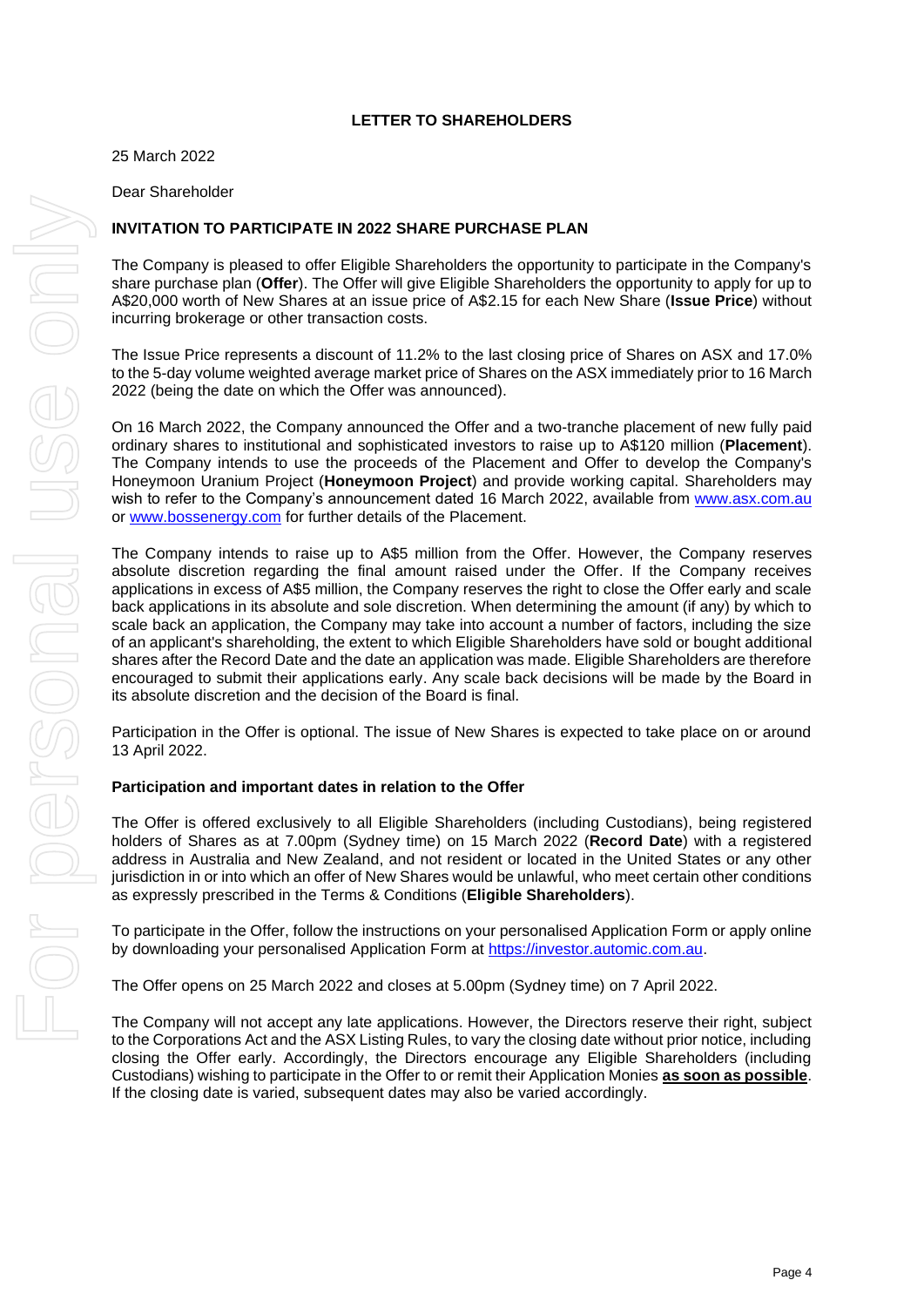Subject to ASX Listing Rule 10.12 (Exception 4) being satisfied at the date of the issue of the New Shares, Directors who are Eligible Shareholders may participate in the Offer (without having to obtain prior Shareholder approval) on the same terms as all other Eligible Shareholders. Directors may apply to subscribe for up to the maximum number of New Shares permitted by the Terms & Conditions.

#### **Offer**

The Offer provides Eligible Shareholders with an opportunity to acquire a parcel of up to A\$20,000 worth New Shares in the Company. Shareholders may apply for New Shares in the following amounts:

|                 | <b>Subscription</b><br>Amount (A\$) | <b>Number of Shares</b> |
|-----------------|-------------------------------------|-------------------------|
| Parcel A        | 20,000                              | 9,302                   |
| <b>Parcel B</b> | 15,000                              | 6,976                   |
| <b>Parcel C</b> | 10,000                              | 4,651                   |
| <b>Parcel D</b> | 5,000                               | 2,325                   |
| <b>Parcel E</b> | 2,000                               | 930                     |

The Company will not issue any fraction of New Shares. Eligible Shareholders applying for New Shares must pay all Application Monies in Australian dollars.

The Company reserves its right to issue fewer New Shares than an Eligible Shareholder applies for under the Offer or none at all and to scale back applications in such manner as the Directors see fit. Any determination by the Directors in respect of scaling back or refusal of any application will be final. If a scale back occurs or the Company refuses an application, the Company will refund any excess Application Monies to the relevant Eligible Shareholders in full (in A\$ and without interest).

The Offer is not underwritten.

Subject to the ASX Listing Rules (including ASX Listing Rule 7.1), to the extent that there is a shortfall in the subscription of New Shares under the Offer (**Shortfall**), the Directors reserve the right to issue the New Shares that comprise the Shortfall to institutional, sophisticated and professional investors at their absolute discretion.

#### **Pricing**

The Issue Price of each New Share will be A\$2.15, which is the same price as Shares issued pursuant to the Placement.

The market price of the Shares may rise or fall between the date of this document and the date that the Company issues New Shares to you under the Offer. This means that the price at which the Company issues New Shares to you may be greater or less than the prevailing market price of the Shares at the date of this document. Further, the Issue Price may exceed the price at which you would be able to buy Shares on the market at the same time that the Company issues New Shares to you under the Offer. We recommend that you seek financial advice from a suitably qualified adviser before you decide to participate in the Offer.

#### **Shareholder approval**

The Company will issue the New Shares pursuant to ASX Listing Rule 7.2 (Exception 5). Accordingly, Shareholder approval is not required for the issue of the New Shares under the Offer.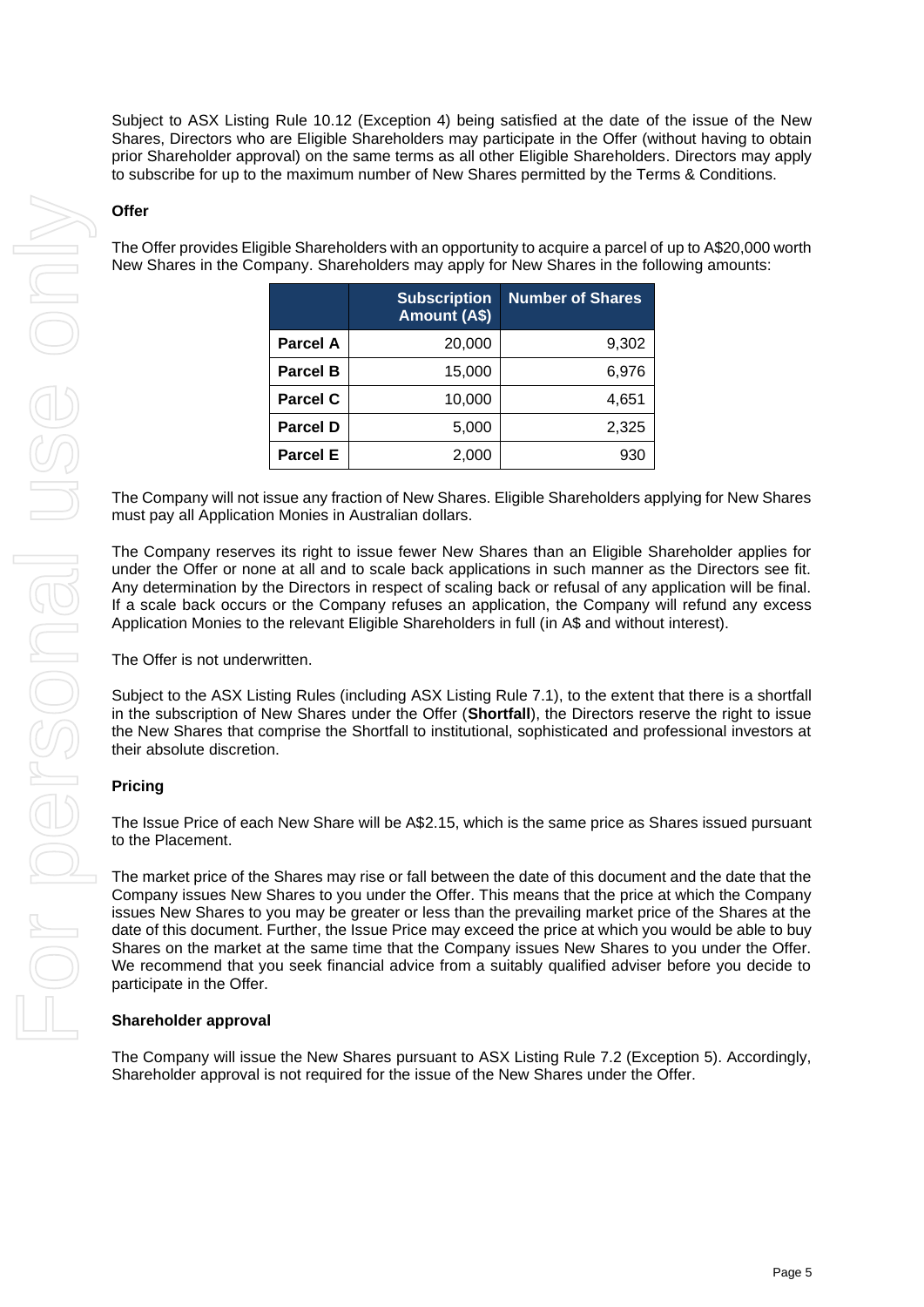#### **Application procedure**

Make a payment for the amount you wish to apply for. You can only make a payment via:

- BPAY® if you are the holder of an account with an Australian financial institution that supports BPAY® transactions; or
- Electronic Funds Transfer (**EFT**) if you are a holder of an account that supports EFT transactions to an Australian bank account.

Please note that should you choose to pay by BPAY® or EFT:

- you must quote your reference number quoted on the front of your Application Form. It is your responsibility to ensure your CRN or unique Payment Reference is quoted. If you fail to quote your CRN or unique Payment Reference correctly, the Share Registry may be unable to allocate or refund your payment; and
- you do not need to submit the Application Form but are taken to have made the declarations on the Application Form.

It is your responsibility to ensure that your BPAY® payment or payment by EFT is received by the Share Registry by no later than 5.00pm (Sydney time) on the Closing Date. You should be aware that your financial institution may implement earlier cut off times with regards to electronic payment and may charge fees associated with processing an EFT and you should therefore take this into consideration when making payment.

#### **Terms & Conditions**

Full details of the Offer are outlined in the attached Terms & Conditions. Before you decide whether to participate in the Offer, please read the Terms & Conditions carefully, as you will be bound by them.

If you have any questions in respect of the Offer, please contact the Company Secretary, Matthew O'Hara, by telephone on +61 8 6263 4494 or by email at [mathew@bossenergy.com,](mailto:mathew@bossenergy.com) or the Share Registry on 1300 288 664 (within Australia) or +61 2 9698 5414 (international) between 8.30am and 5.00pm (AWST) or consult with your professional or financial adviser.

On behalf of the board of directors, I would like to thank you for your continued support of the Company.

Yours faithfully

Leter 8.0 Launas

**Peter O'Connor** Chairman Boss Energy Limited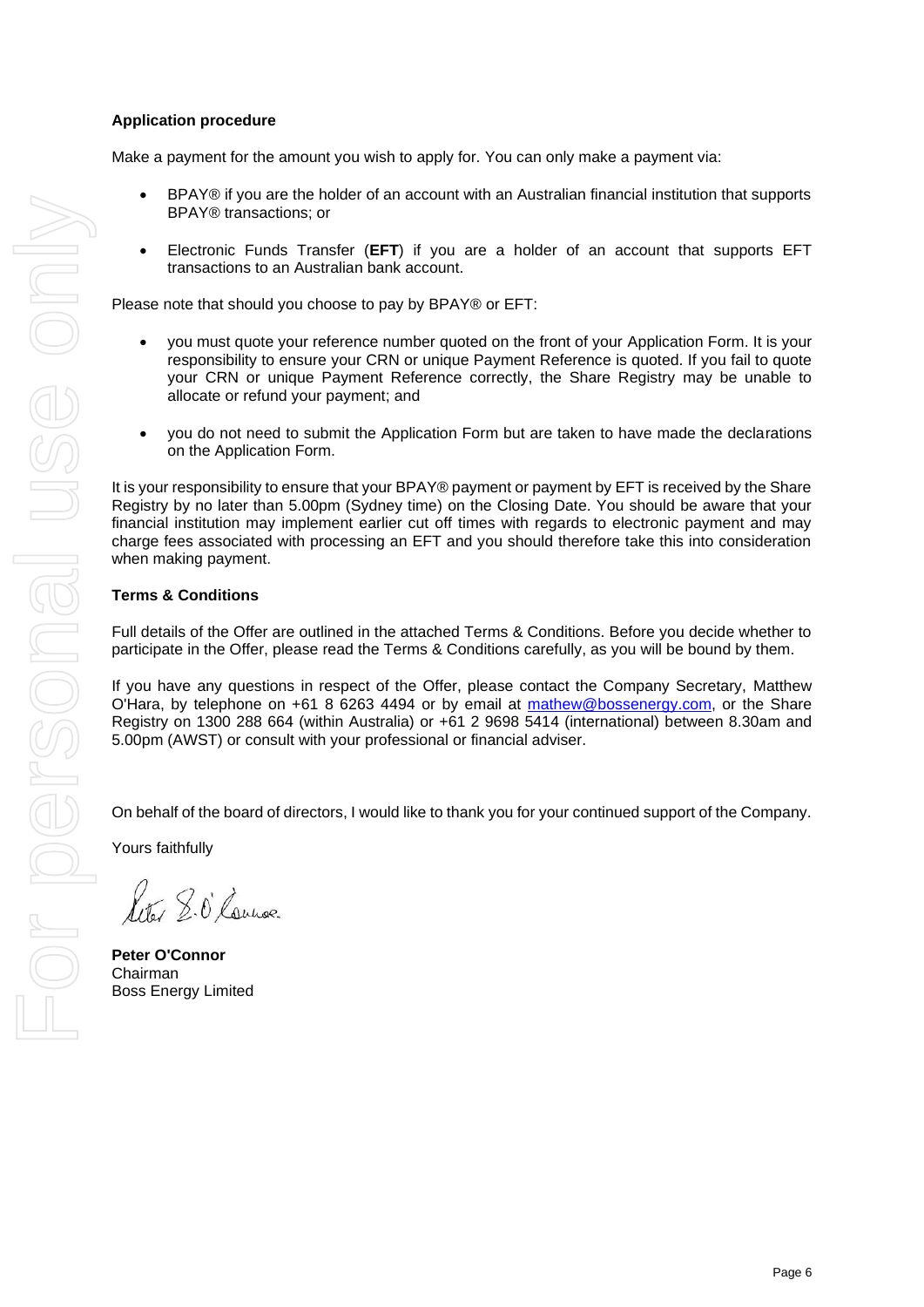# **KEY DATES\***

| <b>Details</b>                                                                                                                     | <b>Date</b>                           |  |
|------------------------------------------------------------------------------------------------------------------------------------|---------------------------------------|--|
| <b>Record Date</b><br>The date on which the Company determines<br><b>Eligible Shareholders</b>                                     | 7.00pm (Sydney time) on 15 March 2022 |  |
| <b>Dispatch Date</b><br>The date on which this document and the<br>Application Forms are dispatched to Eligible<br>Shareholders    | 25 March 2022                         |  |
| <b>Opening Date</b><br>The date on which the Offer opens                                                                           | 25 March 2022                         |  |
| <b>Closing Date</b><br>The date on which the Offer closes<br>Applications and payments must be received by<br>5.00pm (Sydney time) | 5.00pm (Sydney time) on 7 April 2022  |  |
| <b>Announcement of Offer results</b>                                                                                               | 12 April 2022                         |  |
| <b>Issue and Allotment Date</b><br>The date New Shares are intended to be issued                                                   | 13 April 2022                         |  |
| <b>Quotation of New Shares on ASX</b>                                                                                              | 14 April 2022                         |  |

\*The above timetable is indicative only and the Company may, at its discretion, vary any of the above dates (including the Closing Date), subject to compliance with the ASX Listing Rules and Corporations Act.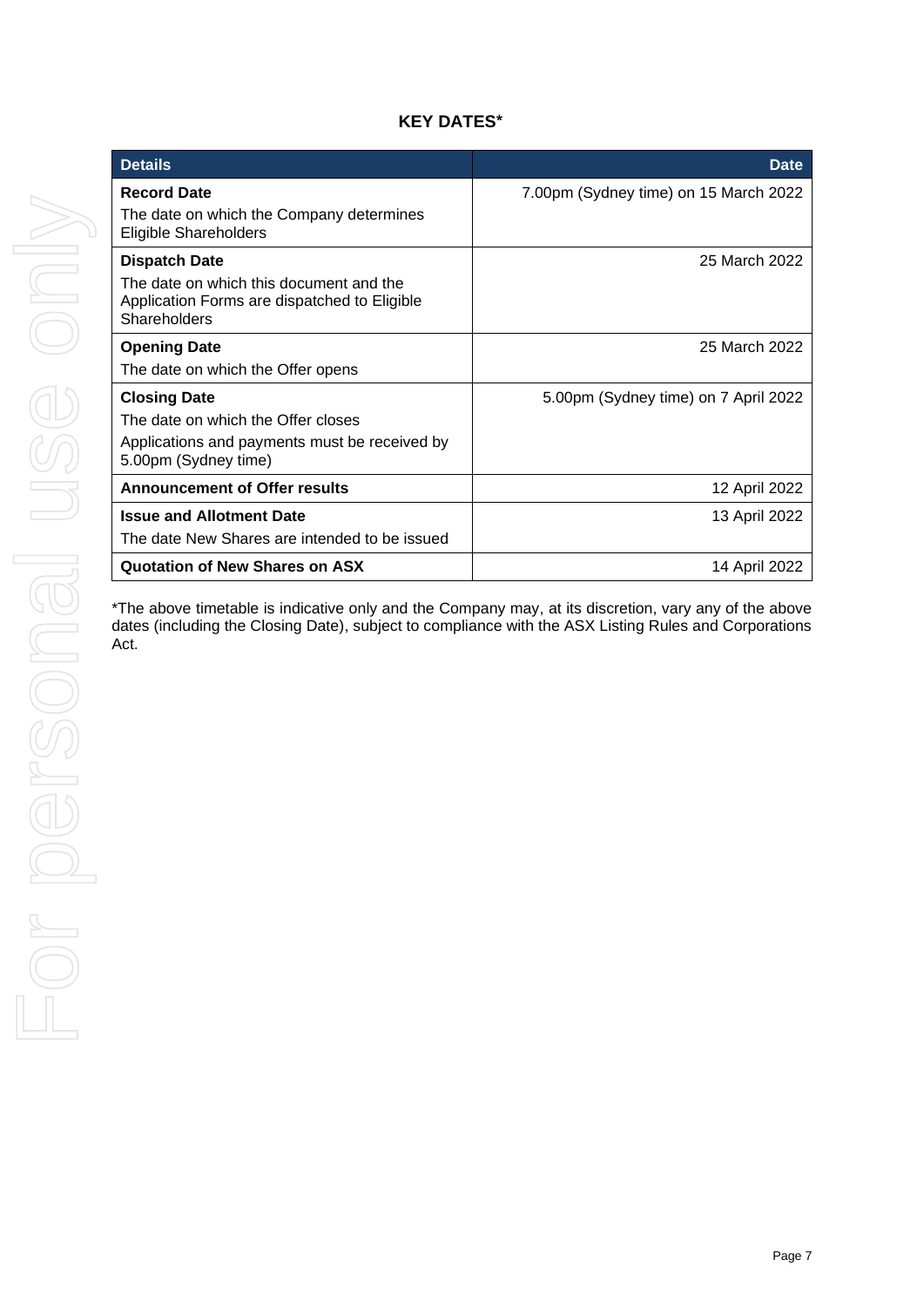# **TERMS & CONDITIONS**

The following are the terms and conditions of the Offer. By accepting the Offer, you agree to be bound by these Terms & Conditions and the Company's constitution.

# **1. ASIC Corporations (Share and Interest Purchase Plans) Instrument 2019/547**

The Offer is offered in compliance with *ASIC Corporations (Share and Interest Purchase Plans) Instrument 2019/547* (**ASIC Instrument 2019/547**). ASIC Instrument 2019/547 provides relief from the requirement for the Company to provide a prospectus when offering shares to existing shareholders of a company pursuant to a share purchase plan.

# <span id="page-7-0"></span>**2. Opening Date and Closing Date of the Offer**

The Offer opens on 25 March 2022 (**Opening Date**).

The Offer closes at 5.00pm (Sydney time) on 7 April 2022 (**Closing Date**).

Late applications will not be accepted. However, the Directors reserve their right, subject to the Corporations Act and the ASX Listing Rules, to vary the Closing Date without prior notice (including closing the Offer early). Accordingly, the Directors encourage any Eligible Shareholders (including Custodians) wishing to participate in the Offer to remit their Application Monies as soon as possible. If the Closing Date is varied, subsequent dates may also be varied accordingly.

# **3. Who is eligible to participate in the Offer?**

You are eligible to apply for New Shares under the Offer if you were registered as a holder of Shares as at the Record Date on the Register and if your registered address, as recorded in the Register, is in Australia or New Zealand and you are not resident or located in the United States or any other jurisdiction in or into which an offer of New Shares would be unlawful.

The Offer to each Eligible Shareholder is made on the same terms and conditions.

Your rights under the Offer are personal to you and the Offer is non-renounceable (i.e. you may not transfer your right to subscribe for New Shares to anyone else).

#### **4. Shareholder approval**

The Company will issue the New Shares under ASX Listing Rule 7.2 (Exception 5). Accordingly, Shareholder approval is not required for the issue of the New Shares pursuant to the Offer.

If required, the Company will scale back applications in such manner as the Directors see fit.

#### **5. Voluntary participation**

The Offer is entirely voluntary and is subject to the Terms & Conditions. You are not obliged to participate in the Offer.

#### **6. Issue Price**

The Issue Price represents a discount of 11.2% to the last closing price of Shares on ASX immediately prior to 16 March 2022 (being the date on which the Company announced the Offer).

#### **7. Important information on price risk to consider**

Before deciding whether to accept the Offer, you should refer to the current market price of the Shares, which can be obtained from the financial pages of most major daily newspapers, your stockbroker, your financial adviser, or ASX.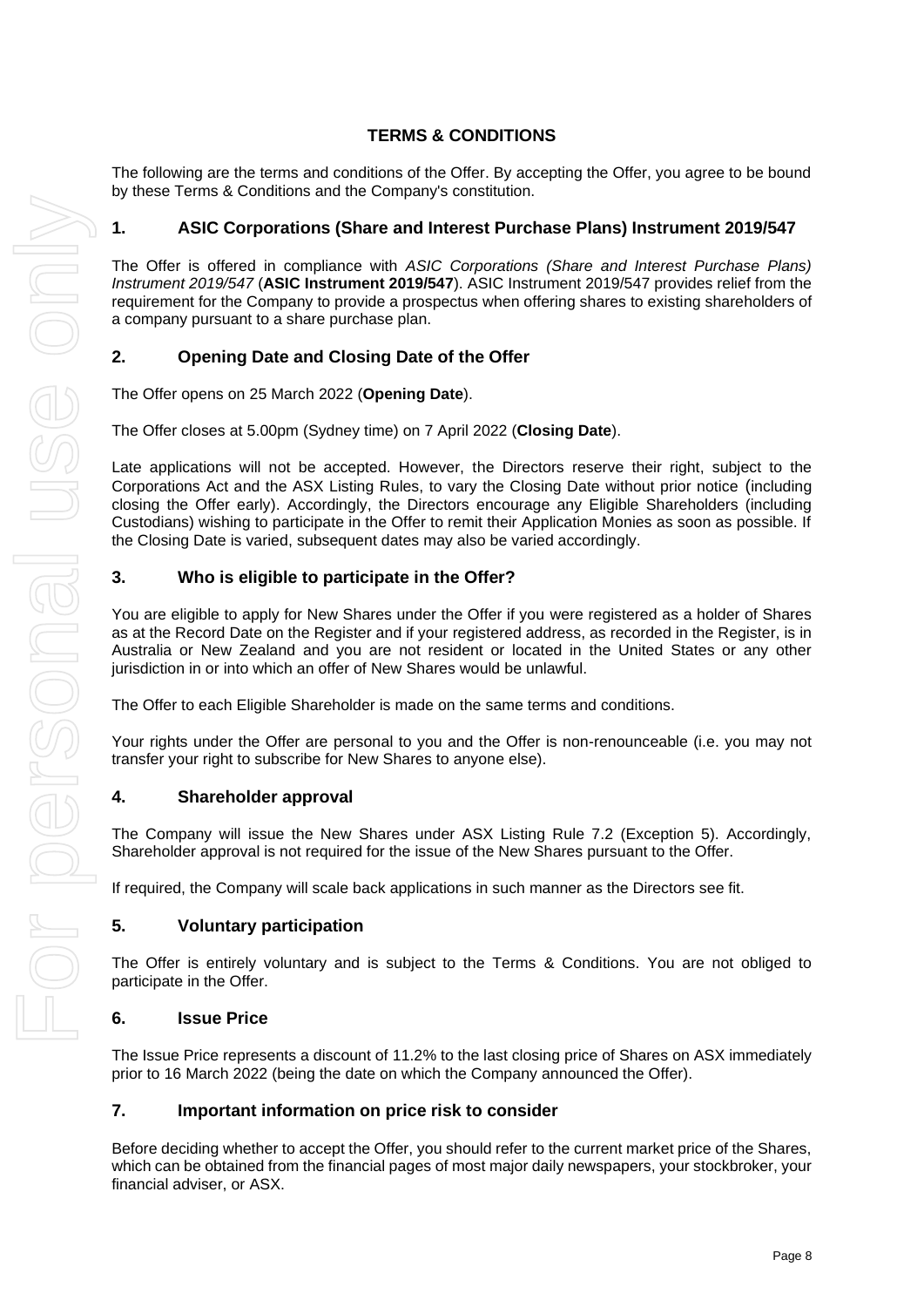Subscription for New Shares is a speculative investment and the market price may change between the date you apply for New Shares and the issue of New Shares to you. Accordingly, the value of New Shares applied for is likely to rise or fall. Importantly, there is a risk that during the period when the Issue Price is determined and when the New Shares are issued to you, the price at which Shares are traded on ASX may be less than the Issue Price. You must rely on your own knowledge of the Company and previous disclosures made by the Company to ASX (including disclosure regarding risks of making an investment in the Company). *In determining whether you wish to participate in the Offer and the extent to which you participate, you should seek your own personal financial and/or taxation advice referable to your personal circumstances.*

# <span id="page-8-0"></span>**8. How much can you invest in the Offer?**

Subject to paragraph [11,](#page-9-0) if you are an Eligible Shareholder, you may subscribe for a maximum of \$20,000 worth of New Shares.

There is a minimum amount for which you may subscribe under the Offer which is \$2,000 worth of New Shares.

|                 | <b>Subscription</b><br>Amount (A\$) | <b>Number of Shares</b> |
|-----------------|-------------------------------------|-------------------------|
| Parcel A        | 20,000                              | 9,302                   |
| Parcel B        | 15,000                              | 6,976                   |
| <b>Parcel C</b> | 10,000                              | 4,651                   |
| <b>Parcel D</b> | 5,000                               | 2,325                   |
| <b>Parcel E</b> | 2,000                               | 930                     |

The following parcels of New Shares are available under the Offer:

The maximum limit of \$20,000 worth of New Shares applies to you even if you receive more than one Offer. For example, if as at the Record Date, you are both a sole and a joint Shareholder, you can only apply for New Shares once, either in your capacity as sole Shareholder or joint Shareholder, not both.

No fraction of New Shares will be issued. All Application Monies must be paid in Australian dollars.

No brokerage, stamp duty or other costs are payable by applicants in respect of an application for New Shares.

# **9. Scale Back or refusal of application**

The Company intends to raise up to \$5 million by the issue of New Shares under the Offer. However, if total demand for the offer exceeds \$5 million, the Directors may in their absolute discretion, undertake a scale back to the extent and in the manner they see fit.

Factors which the Directors may take into account in determining any scale back include, but are not limited to:

- (a) the extent to which Eligible Shareholders have sold or bought additional Shares after the Record Date and the date the application was made;
- (b) the total Application Monies received;
- (c) the amount applied for by each Eligible Shareholder;
- (d) the number of Shares held by each Eligible Shareholder at the Record Date;
- (e) whether an Eligible Shareholder remains on the register on the Closing Date;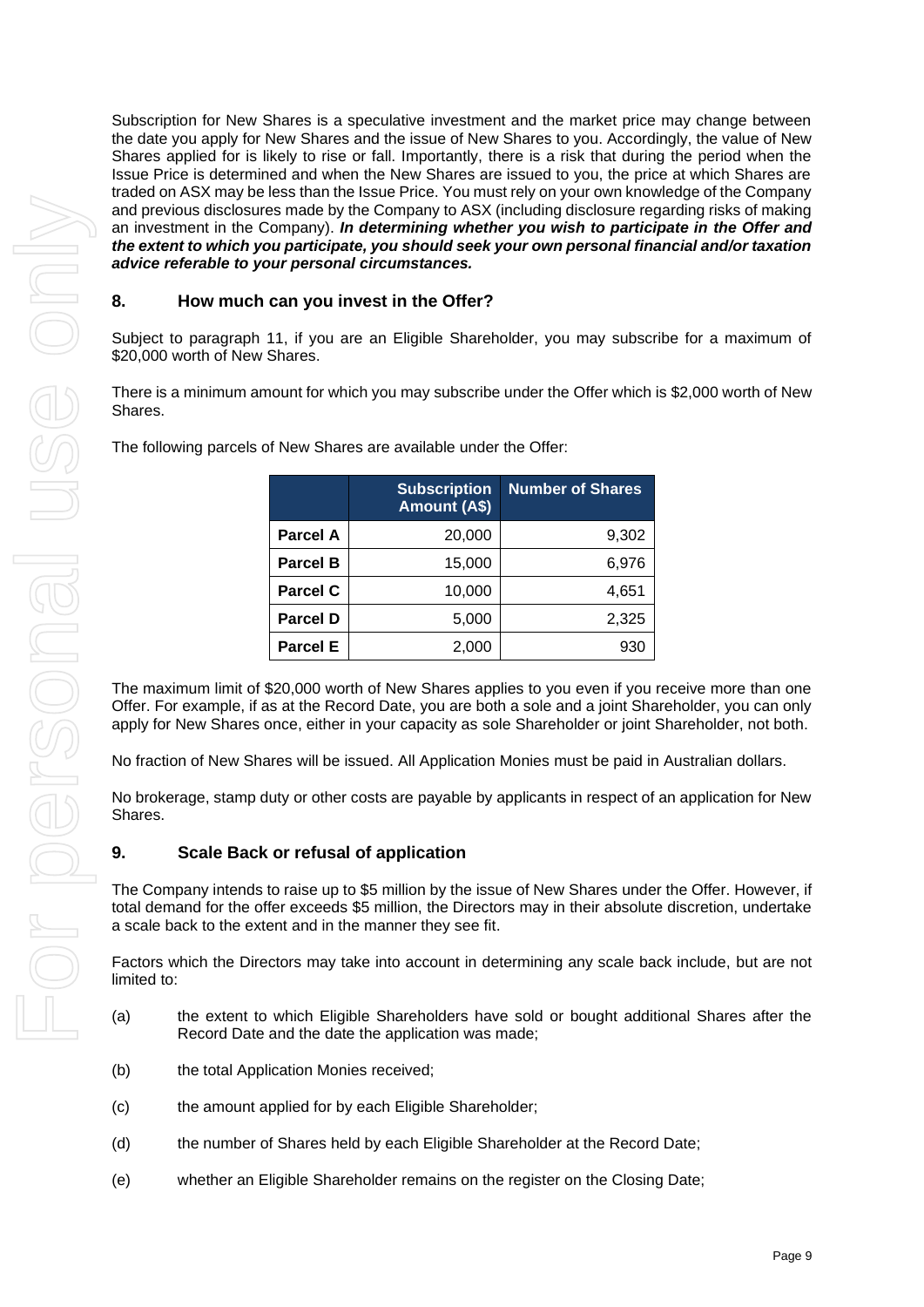- (f) the date the Company received the BPAY® or EFT payment; and
- (g) any other such criteria as determined by the Directors in their absolute discretion.

If there is a scale back, you may not receive all the New Shares for which you have applied. If a scale back produces a fractional number when applied to the number of New Shares for which you have applied, the number of New Shares issued to you will be rounded down to the nearest whole number of New Shares.

If there is a scale back, the difference between the Application Monies received from you, and the number of New Shares issued to you multiplied by the Issue Price, will be refunded to you in full (without interest and at your sole risk).

The Directors reserve their right (in their absolute discretion) to refuse an application (in whole or in part) if they consider that:

- (a) it is reasonable and prudent to do so;
- (b) the applicant is not an Eligible Shareholder;
- (c) the issue of those New Shares may contravene any applicable law, rule or regulation in any jurisdiction (including without limitation the Corporations Act or the ASX Listing Rules) or the requirements of any regulatory or governmental body or may require further action to be taken by the Company including, without limitation, registration of Shares or the preparation of a prospectus in any jurisdiction; or
- (d) the applicant has not otherwise complied with the Terms & Conditions.

If an application is refused in whole or in part, the Application Monies will be returned to the applicant in full (without interest and at the applicant's sole risk).

All Directors' decisions in connection with a scale back or refusal of an application are final.

#### **10. Shortfall**

The Offer is not underwritten.

Subject to the ASX Listing Rules (including ASX Listing Rule 7.1), to the extent that there is a Shortfall, the Directors reserve the right to issue the New Shares that comprise the Shortfall to institutional, sophisticated and professional investors at their absolute discretion.

# <span id="page-9-0"></span>**11. Custodian Certification**

If on the Record Date you are a Custodian and hold Shares on behalf of one or more persons each of whom is an Eligible Shareholder in Australia or New Zealand (each, a **Participating Beneficiary**), the Offer is made to you and you have the discretion whether to extend the Offer to the Participating Beneficiaries. You may apply up to a maximum of \$20,000 worth of New Shares for each Participating Beneficiary.

In any consecutive 12-month period, the Company will only issue to a Custodian Shares up to the value of \$20,000 unless the Custodian certifies in writing (**Custodian Certificate**):

- <span id="page-9-2"></span><span id="page-9-1"></span>(a) either or both of the following:
	- (i) that the Custodian holds Shares on behalf of one or more Participating Beneficiaries that are not Custodians; and
	- (ii) that another Custodian (**Downstream Custodian**) holds beneficial interests in Shares on behalf of one or more Participating Beneficiaries, and the Custodian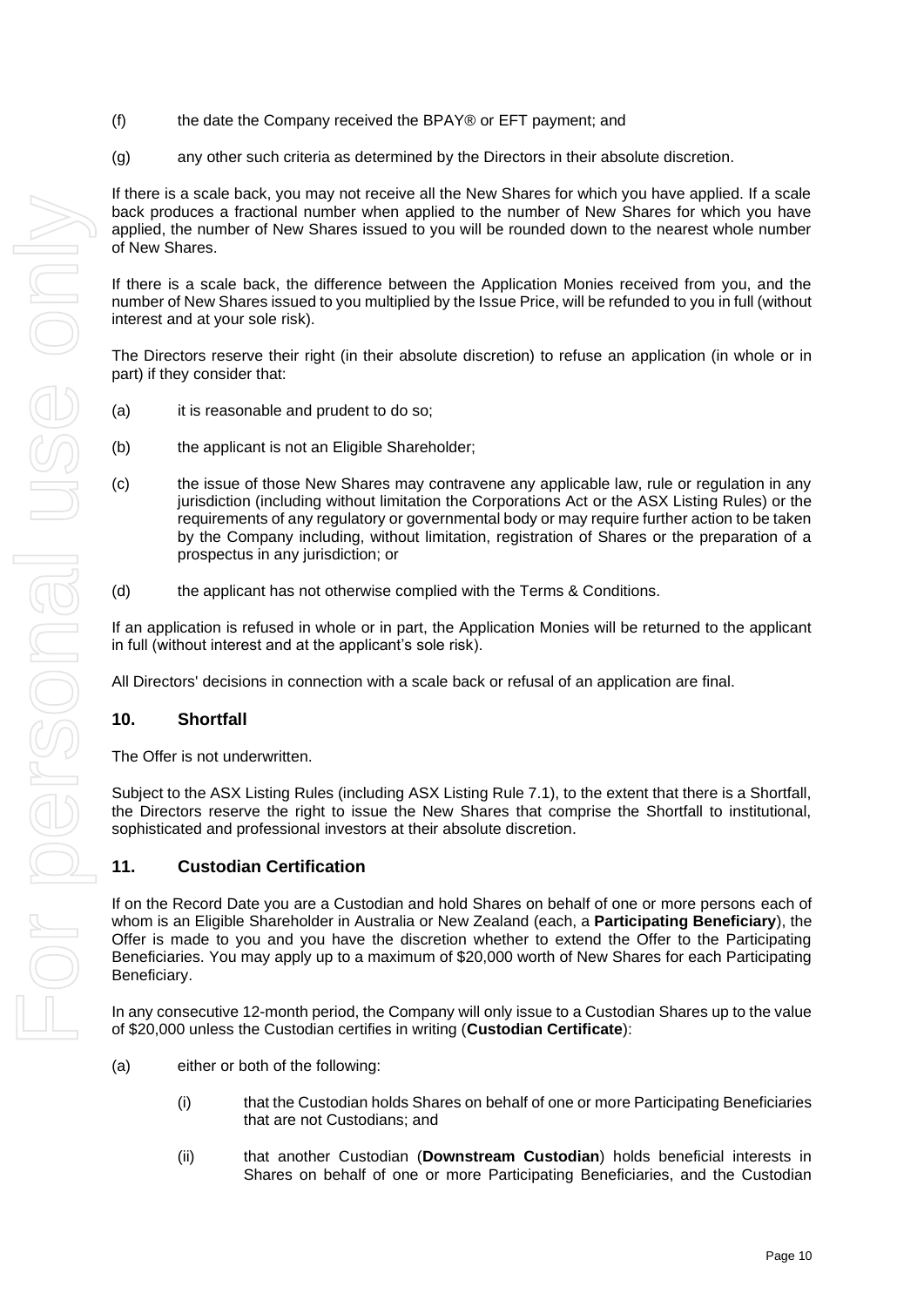holds the Shares to which those beneficial interests relate on behalf of the Downstream Custodian or another Custodian,

on the Record Date and that each Participating Beneficiary has subsequently instructed the following persons:

- (iii) where paragraph [11\(a\)\(i\)](#page-9-1) applies the Custodian; and
- (iv) where paragraph [11\(a\)\(ii\)](#page-9-2) applies the Downstream Custodian,

to apply for New Shares on their behalf under the Offer;

- (b) the number of Participating Beneficiaries;
- (c) the name and address of each Participating Beneficiary;
- (d) in respect of each Participating Beneficiary:
	- (i) where paragraph  $11(a)(i)$  applies, the number of Shares that the Custodian holds on their behalf and the number; and
	- (ii) where paragraph  $11(a)(ii)$  applies, the number of Shares to which the beneficial interests relate applies;
- <span id="page-10-0"></span>(e) in respect of each Participating Beneficiary:
	- (i) where paragraph  $11(a)(i)$  applies, the number or the dollar amount of New Shares they instructed the Custodian to apply for on their behalf; and
	- (ii) where paragraph [11\(a\)\(ii\)](#page-9-2) applies, the number or the dollar amount of New Shares they instructed the Downstream Custodian to apply for on their behalf;
- (f) there are no Participating Beneficiaries in respect of which the total of the application price for the following exceeds \$20,000:
	- (i) the New Shares applied for by the Custodian on their behalf under the Offer in accordance with the instructions in paragraph [11\(e\);](#page-10-0) and
	- (ii) any other Shares issued to the Custodian in the 12 months before the application under the Offer as a result of an instruction given by them to the Custodian or Downstream Custodian to apply for Shares on their behalf under an arrangement similar to the Offer;
- (g) that a copy of this document was given to each Participating Beneficiary; and
- (h) where paragraph [11\(a\)\(ii\)](#page-9-2) applies, the name and address of each Custodian who holds beneficial interests in the Shares held by the Custodian in relation to each Participating Beneficiary.

In providing a Custodian Certificate under this paragraph [11,](#page-9-0) the Custodian may rely on information provided to it by the Participating Beneficiary and any Custodian who holds beneficial interests in the Shares held by the Custodian.

If the Company is not satisfied with the Custodian Certificate (for whatever reason), the Company will not issue any New Shares to the Custodian on behalf of the relevant Participating Beneficiaries.

If you require a Custodian Certificate or require further information about the Custodian application process, you should contact the Share Registry. The completed copy of the Custodian Certificate must be emailed to [custodialcertificates@automicgroup.com.au.](mailto:custodialcertificates@automicgroup.com.au)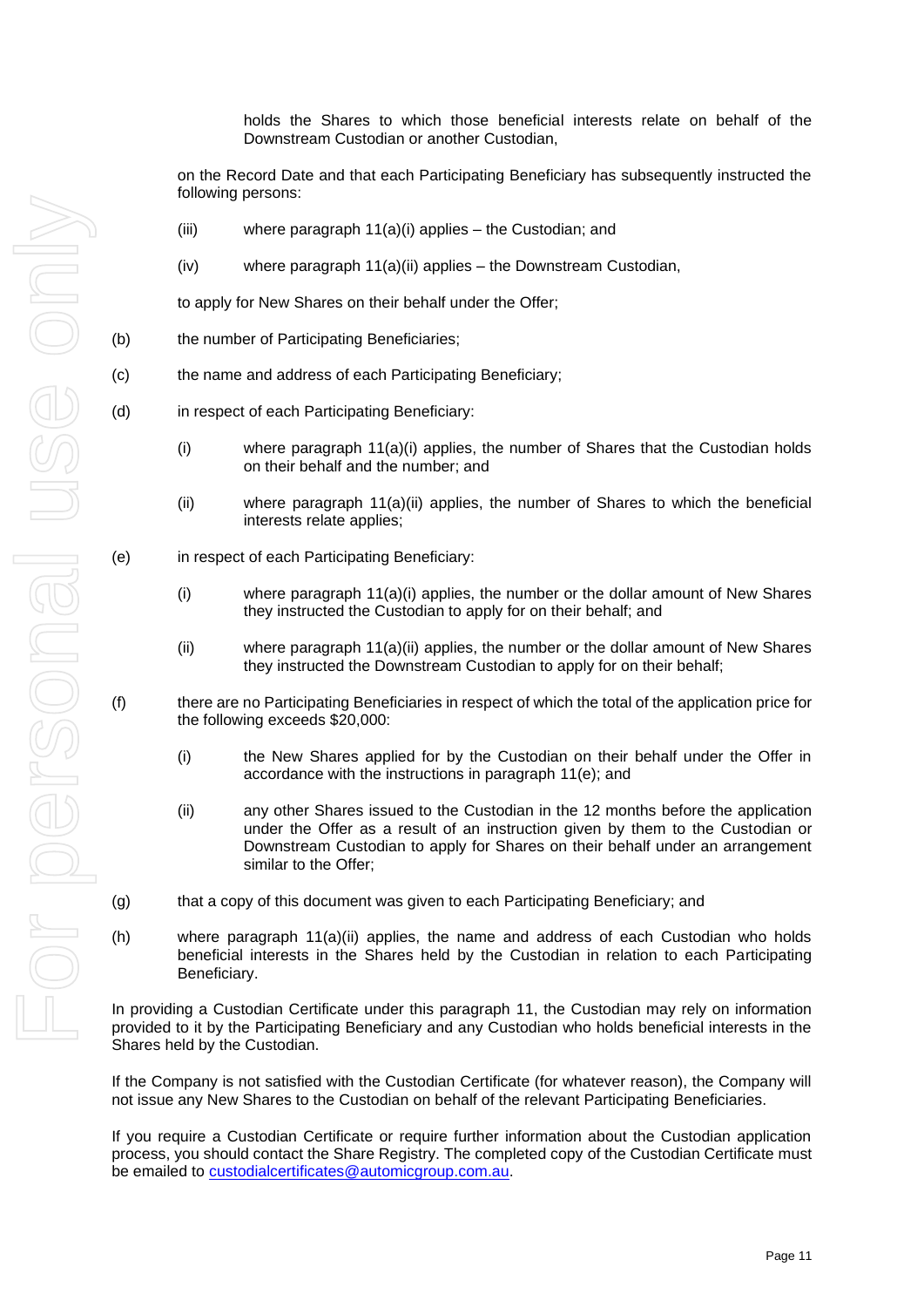If you hold Shares as a trustee or nominee for another person, but are not a Custodian as defined above, you cannot participate for beneficiaries in the manner described above. In this case, the rules for multiple single holdings set out in paragraph [8](#page-8-0) apply.

## **12. Effect of making an application and Shareholder certification**

Subject to paragraph [11](#page-9-0) above, if you make an application, you:

- (a) will be deemed to have warranted and represented that you are an Eligible Shareholder and are eligible to participate in the Offer;
- (b) irrevocably and unconditionally agree to the Terms & Conditions and the terms of the Application Form;
- (c) acknowledge that your application will be irrevocable and unconditional;
- (d) certify and represent to the Company that you have not applied for more than \$20,000 worth of New Shares;
- (e) certify that the total of the application price for the following does not exceed \$20,000 (irrespective of whether you may have received more than one Offer or received Offers in more than one capacity):
	- (i) the New Shares the subject of your application under the Offer;
	- (ii) any other New Shares issued to you under the Offer or any other Shares issued to you under any similar arrangement in the 12 months before the application under the Offer (excluding Shares applied for but not issued);
	- (iii) any other New Shares which you have instructed a Custodian to acquire on your behalf under the Offer; and
	- (iv) any other Shares issued to a Custodian under an arrangement similar to the Offer in the 12 months before the application under the Offer as a result of an instruction you have given to a Custodian;
- (f) agree to be bound by the Company's constitution;
- (g) will be deemed to have made the following declarations and representations:
	- (i) you acknowledge that the New Shares have not been, and will not be, registered under the US Securities Act or the securities laws of any state or other jurisdictions of the United States, or in any other jurisdiction outside Australia and New Zealand and, accordingly the New Shares may not be offered or sold in the United States except in a transaction exempt from, or not subject to, the registration requirements of the US Securities Act and the applicable securities laws of any state or other jurisdiction in the United States;
	- (ii) you represent and warrant that you are not in the United States and are not acting for the account or benefit of a person in the United States;
	- (iii) you agree not to send this document, the Application Form or any other material relating to the Offer to any person in the United States or elsewhere outside Australia and New Zealand;
	- (iv) you agree that if in the future you decide to sell or otherwise transfer the New Shares you will only do so in "regular way" transactions on ASX where neither you nor any person acting on your behalf knows, or has reason to know, that the sale has been pre-arranged with, or that the purchaser is, in the United States; and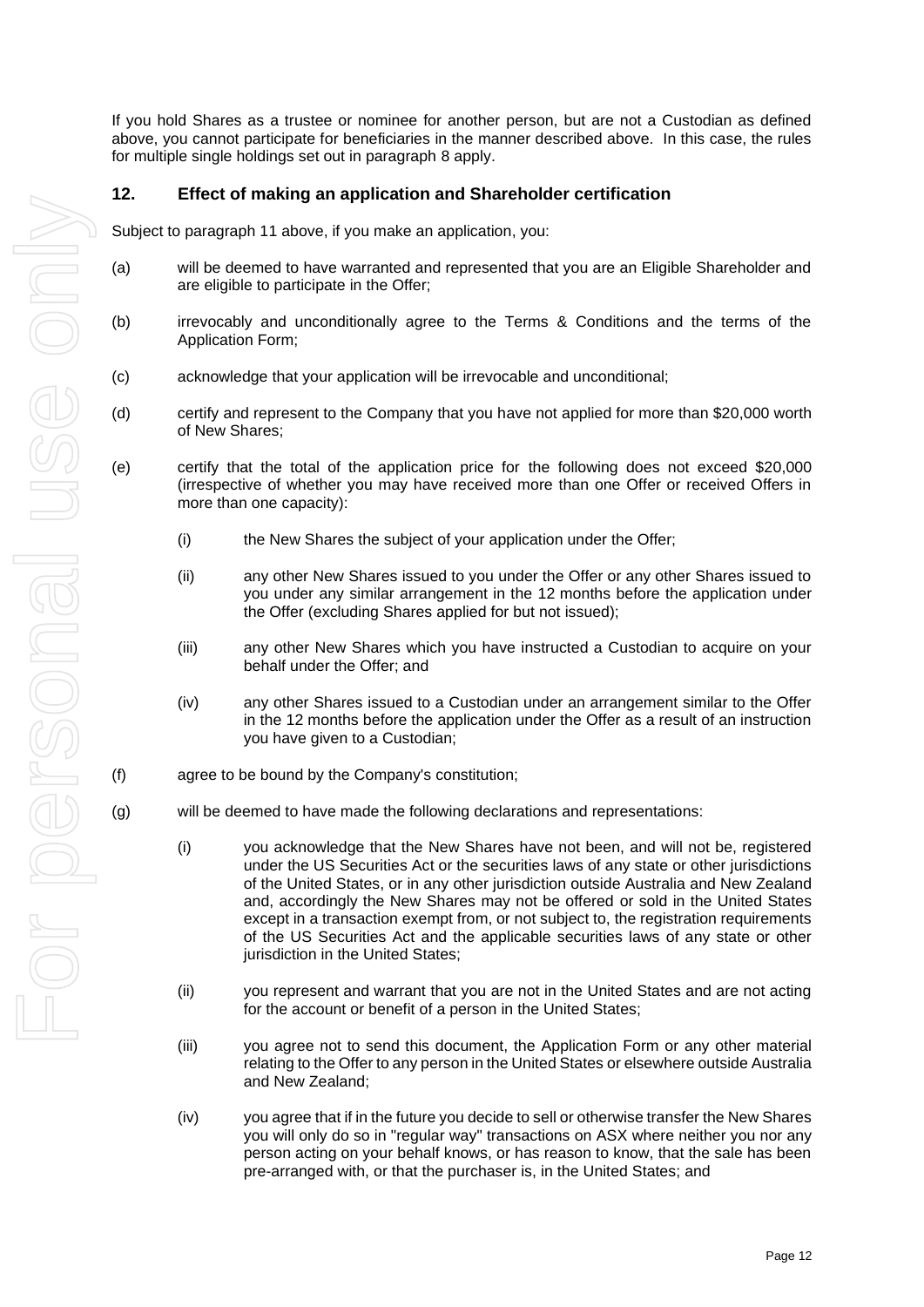(v) if you are acting as a nominee or custodian, each beneficial holder on whose behalf you are making an application is resident in Australia or New Zealand, and you have not sent and will not send, this document, the Application Form or any information related to the Offer to any person in the United States or elsewhere outside Australia and New Zealand.

# **13. Transaction costs**

The only cost associated with the Offer is the Issue Price for the number of New Shares for which you wish to subscribe. You do not have to pay for brokerage, commission or other transaction costs which would normally apply when you acquire Shares on market.

# **14. Issue of New Shares and variation on number of New Shares issued**

The New Shares will be issued on the Issue Date.

The Share Registry will send to you a holding statement in due course following the Issue Date.

If an application is refused in whole or in part, the Application Monies will be returned to the applicant in full without interest and the applicant's sole risk.

In accordance with ASX Listing Rule 7.2 Exception 5, the total number of New Shares issued under the Offer must not exceed 30% of the number of Shares currently on issue.

# **15. What rights will the New Shares carry?**

Once the New Shares are issued, they will rank equally with existing Shares and will carry the same voting rights, dividend rights and other entitlements.

# **16. Can the Company change, suspend or terminate the Offer?**

The Company may at any time change, suspend or terminate the Offer. If the Company changes, suspends or terminates the Offer it will advise ASX. The accidental omission to give notice of changes to or suspension or termination of the Offer or the non-receipt of any such notice will not invalidate the change, suspension or termination.

# **17. Directors' participation**

Subject to ASX Listing Rule 10.12 (Exception 4) being satisfied at the date of the issue of the New Shares, Directors who are Eligible Shareholders may (without having to obtain prior Shareholder approval), participate in the Offer, on the same terms as all other Eligible Shareholders.

# **18. How do you apply and pay for New Shares under the Offer?**

If you wish to participate in the Offer please read the Terms & Conditions carefully and follow the instructions on your personalised Application Form or apply online by downloading your personalised Application Form at [https://investor.automic.com.au.](https://aus01.safelinks.protection.outlook.com/?url=https%3A%2F%2Finvestor.automic.com.au%2F&data=04%7C01%7C%7C1ce1db35284b402684ed08d98c5bc38d%7C7e4a842150524163990092bf44244322%7C0%7C0%7C637695148035052826%7CUnknown%7CTWFpbGZsb3d8eyJWIjoiMC4wLjAwMDAiLCJQIjoiV2luMzIiLCJBTiI6Ik1haWwiLCJXVCI6Mn0%3D%7C1000&sdata=eZ3L6Qvr7xPzsNMo1OHIKKPZCdXiJqs7ES98BtoNoNo%3D&reserved=0)

You must subscribe for:

- (a) a minimum parcel of \$2,000 worth of New Shares;
- (b) a parcel of \$5,000 worth of New Shares;
- (c) a parcel of \$10,000 worth of New Shares;
- (d) a parcel of \$15,000 worth of New Shares; or
- (e) a parcel of \$20,000 worth of New Shares.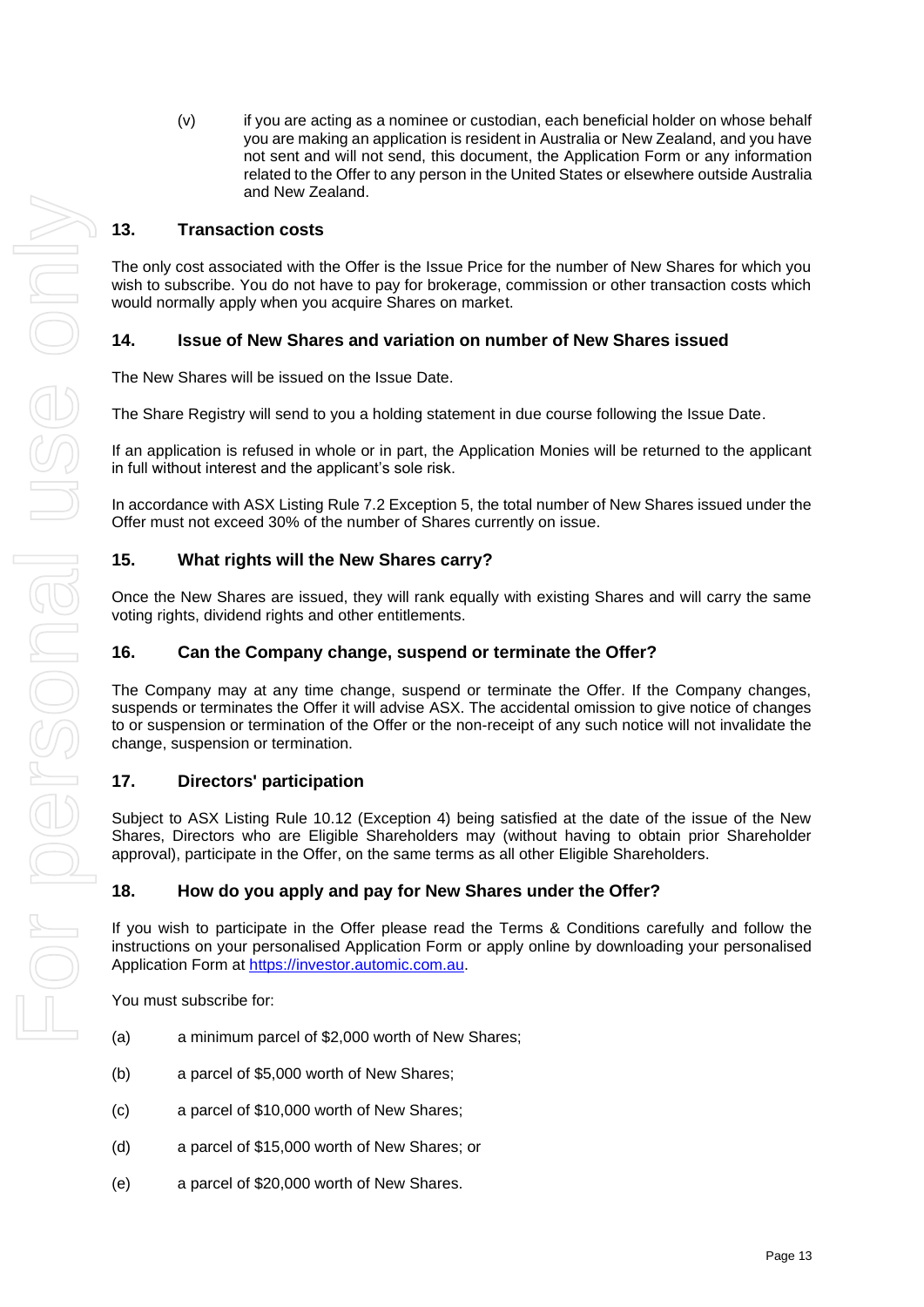The Company will not be accepting cheque or money order payments for the Offer. Accordingly, if you wish to participate in the Offer, you must pay via:

- BPAY® if you are the holder of an account with an Australian financial institution that supports BPAY® transactions; or
- Electronic Funds Transfer (**EFT**) if you are a holder of an account that supports EFT transactions to an Australian bank account.

All amounts in the Offer are expressed in Australian dollars.

Payments under the Offer are irrevocable and may not be withdrawn once the Company receives it.

If you make a BPAY® or EFT payment, you do not need to return the Application Form but are taken to have made the declarations on the Application Form. You must quote your CRN or unique Payment Reference, which is on the Application Form, and your CRN or unique Payment Reference will process your payment to your entitlement. Please ensure you make a payment for the exact amount of the New Share parcel for which you wish to subscribe. If you make a BPAY® or EFT payment and do not provide the exact amount, you will, subject to the Terms & Conditions, be deemed to have applied for such New Shares for which you have paid. You should also be aware of your financial institution's cut-off time. It is your responsibility to ensure funds are submitted correctly by the Closing Date.

Late applications will not be accepted. However, the Directors reserve their right, subject to the Corporations Act and the ASX Listing Rules, to vary the Closing Date without prior notice. If the Closing Date is varied, subsequent dates may also be varied accordingly.

Ensure that your payment reaches the Share Registry by the Closing Date no later than 5.00pm (Sydney time) on 7 April 2022.

#### **19. Can I pay with cash, cheque or money order?**

No, cash, cheques and money orders will not be processed and will be returned to applicants.

#### **20. Dispute resolution**

The Company may settle any dispute in connection with the Offer in any manner it thinks fit, whether generally or in relation to any participant, application or Share. The Company's decision will be final and binding.

The Company reserves its right to waive strict compliance with any provision of the Terms & Conditions.

#### **21. Quotation and registration of your Shares**

The Company will apply for the New Shares issued to you to be quoted on ASX.

The Company participates in CHESS. Under CHESS, you will not receive a share certificate but will receive a statement of your holding of Shares. The CHESS statement will prescribe the number of New Shares issued pursuant to the Offer, provide details of your holder identification number, the participant identification number of the sponsor and the terms and conditions applicable to the New Shares.

If you are broker sponsored, ASX Settlement will send you a CHESS statement.

If you are registered on the Issuer Sponsored Subregister, the Share Registry will dispatch your statement, which will contain the number of New Shares issued to you under the Offer and your security holder reference number.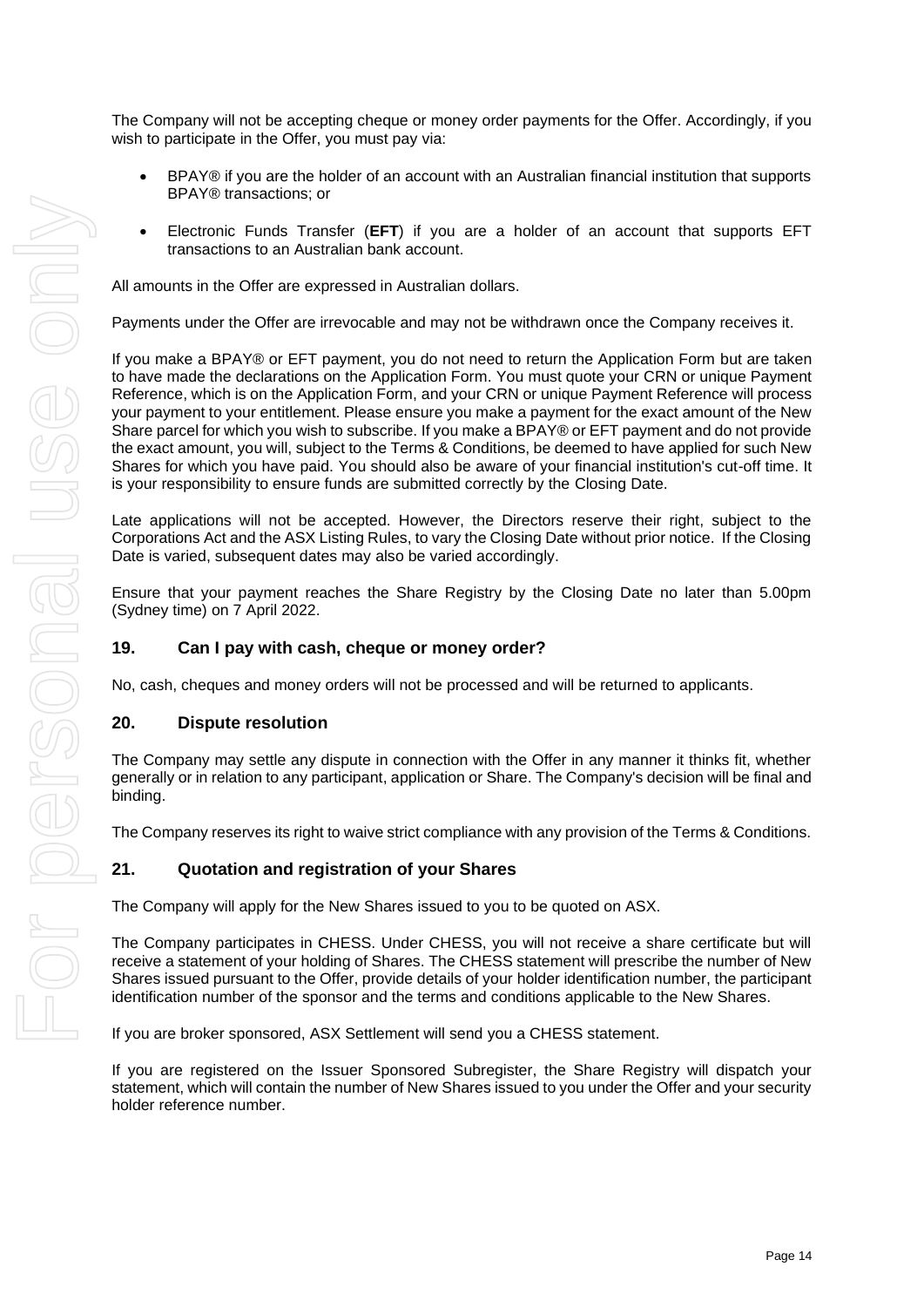## **22. No liability**

The Company, including its officers and agents, are not liable for any consequences of the exercise or non-exercise of its discretions referred to in these terms and conditions.

### **23. Privacy**

By receiving completed applications, the Company collects personal information about Shareholders. The Company will use this information for the purposes of processing the application and updating the records of the Company. To the extent restricted by law, the Company will not disclose personal information about a Shareholder to a third party. To the extent permitted by law, Shareholders are able to access, upon request, personal information about them by the Company.

#### **24. Governing law and jurisdiction**

These Terms & Conditions are governed by the laws in force in Western Australia. Any dispute arising out of or in connection with these Terms & Conditions, or the offer of New Shares, will be determined by the courts of Western Australia. By accepting this offer, you agree to submit to the non-exclusive jurisdiction of the courts in Western Australia.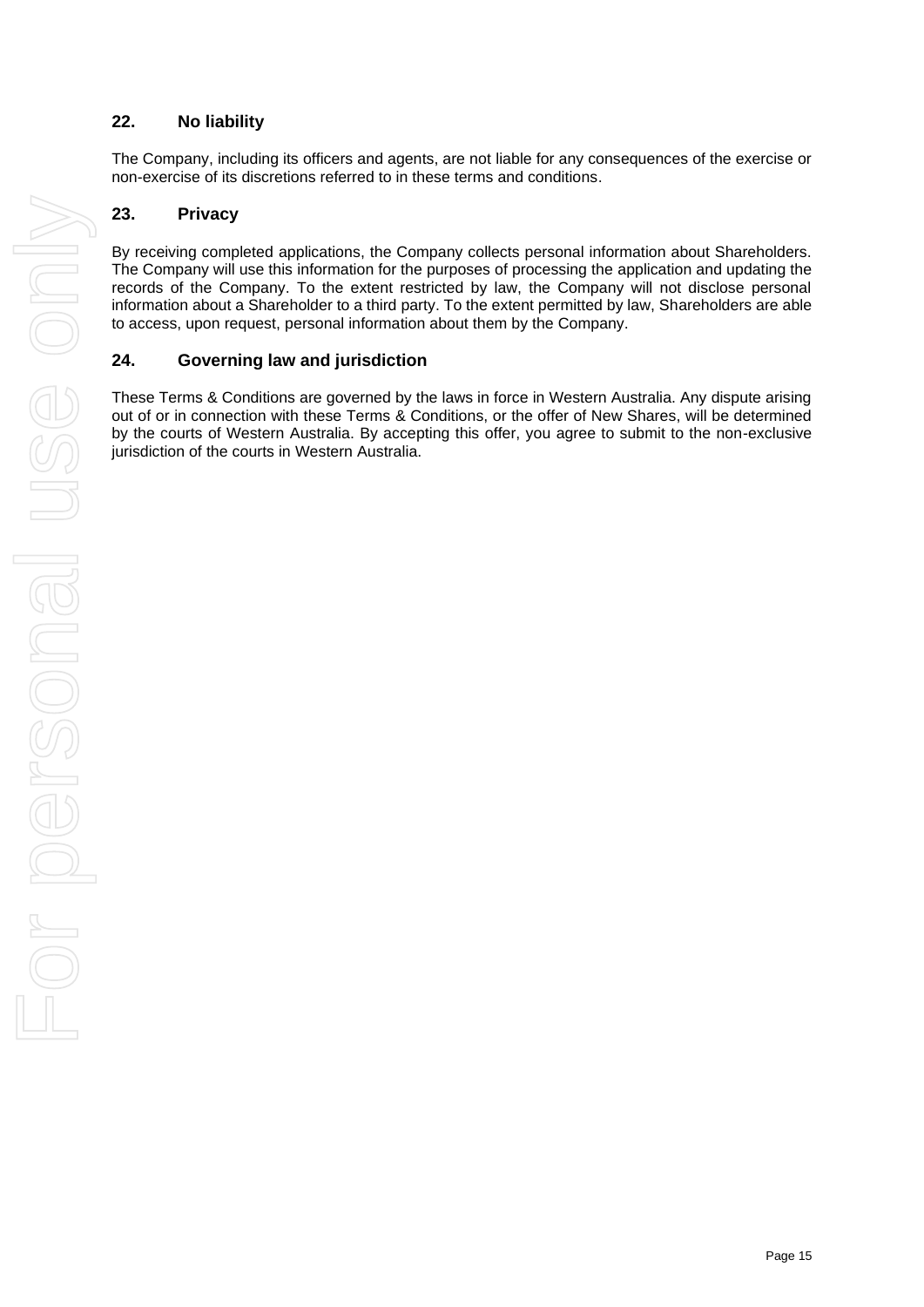### **GLOSSARY**

**A\$ or \$** means Australian dollars.

**Application Form** means the application form accompanying this document.

**Application Monies** means monies paid by Eligible Shareholders in respect of New Shares the subject of an application pursuant to the Offer.

**ASIC** means the Australian Securities and Investments Commission.

**ASIC Instrument 2019/547** means *ASIC Corporations (Share and Interest Purchase Plans) Instrument 2019/547* issued by ASIC (as amended from time to time).

**ASX** means ASX Limited (ACN 008 624 691) or the Australian Securities Exchange, as the context requires.

**ASX Listing Rules** means the official listing rules of ASX (as amended from time to time).

**ASX Settlement** means ASX Settlement Pty Limited (ACN 008 504 532).

**Board** means the board of Directors of the Company.

**CHESS** means the Clearing House Electronic Subregister System operated by ASX Settlement.

**Closing Date** has the meaning given in paragraph [2](#page-7-0) of the Terms & Conditions.

**Company** means Boss Energy Limited ACN 116 834 336.

**Corporations Act** means the *Corporations Act 2001* (Cth).

**Custodian** has the meaning given in ASIC Instrument 2019/547, being a person that provides a custodial or depositary service in relation to shares of a body or interests in a registered scheme and who:

- (a) holds an Australian financial services licence covering the provision of a custodial or depositary service;
- (b) is exempt from the requirement to hold an Australian financial services licence covering the provision of a custodial or depositary service;
- (c) holds an Australian financial services licence covering the operation of an IDPS or is a responsible entity of an IDPS-like scheme;
- (d) is a trustee of a self-managed superannuation fund or a superannuation master trust; or
- (e) is a registered holder of shares or interests in the class and is noted on the register of members of the body or scheme as holding the shares or interests on account of another person.

**Custodian Certificate** has the meaning given to that term in paragraph [11](#page-9-0) of the Terms & Conditions.

**Directors** means the directors of the Company from time to time.

**Downstream Custodian** has the meaning given to that term in paragrap[h 11](#page-9-0) of the Terms & Conditions.

**Eligible Shareholder** has the meaning given in the Letter.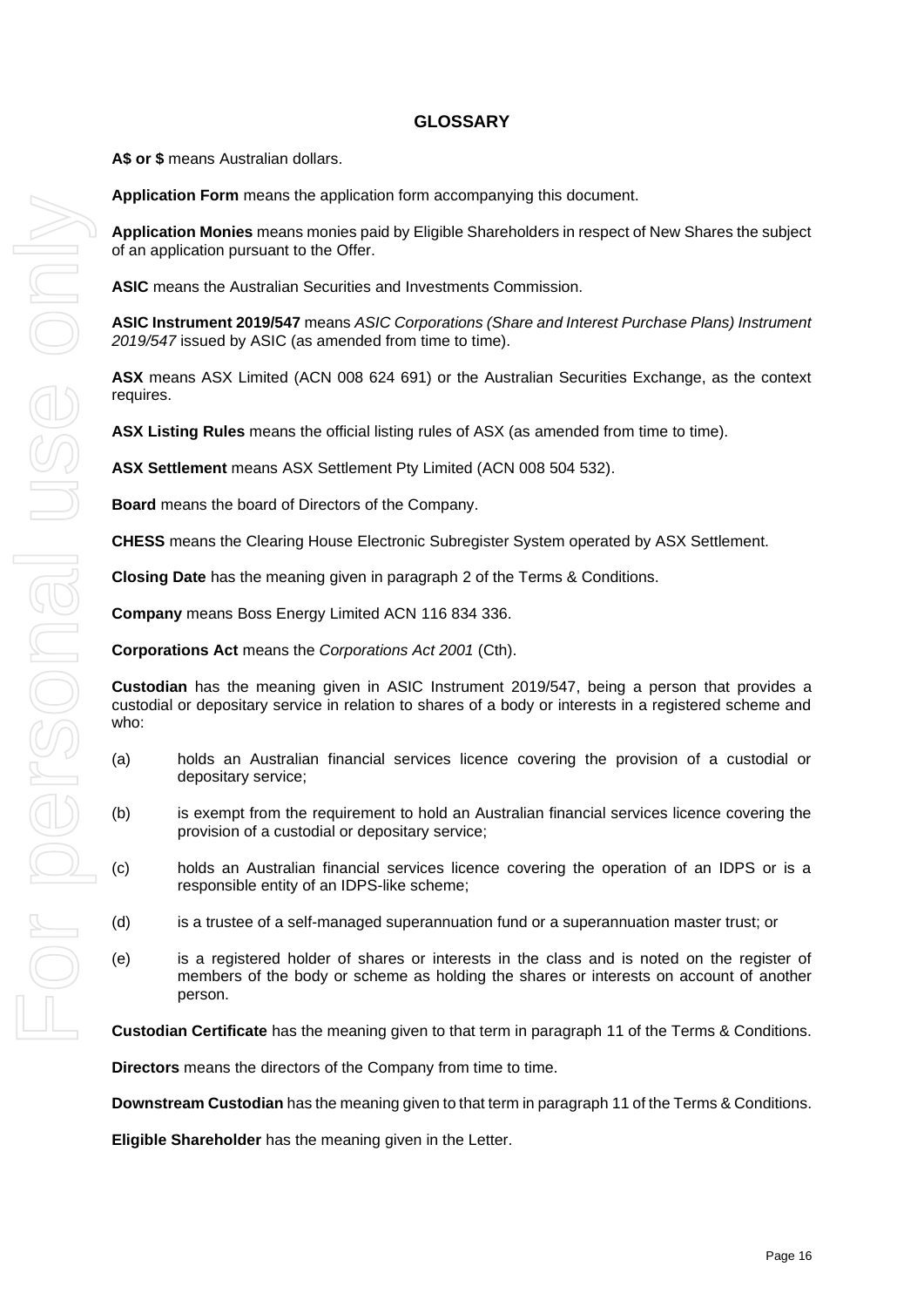**Issue Date** means the date on which New Shares will be issued, which as at the date of this document is expected to be on or around 13 April 2022.

**Issue Price** has the meaning given in the Letter.

**Issuer Sponsored Subregister** means that part of the register for a class of the Company's securities for which CHESS approval has been given in accordance with the operating rules of ASX Settlement that is administered by the Company (and not by ASX Settlement) and that records uncertificated holdings of securities.

**Letter** means the letter addressed to Shareholders from the Company, dated 25 March 2022, which forms part of this document.

**New Shares** means the Shares to be issued to Eligible Shareholders who accept the Offer.

**Offer** has the meaning given in the Letter.

**Opening Date** has the meaning given in paragraph [2](#page-7-0) of the Terms & Conditions.

**Participating Beneficiary** has the meaning given to that term in paragraph [11](#page-9-0) of the Terms & Conditions.

**Placement** has the meaning given in the Letter.

**Record Date** has the meaning given in the Letter.

**Register** means the share register maintained by or on behalf of the Company.

**Share** means a fully paid ordinary share in the capital of the Company.

**Share Registry** means Automic Group.

**Shareholder** means a registered holder of Shares.

**Terms & Conditions** means the terms and conditions of the Offer as expressly prescribed in this document.

**US Securities Act** has the meaning given in the 'Important Notices' section of this document.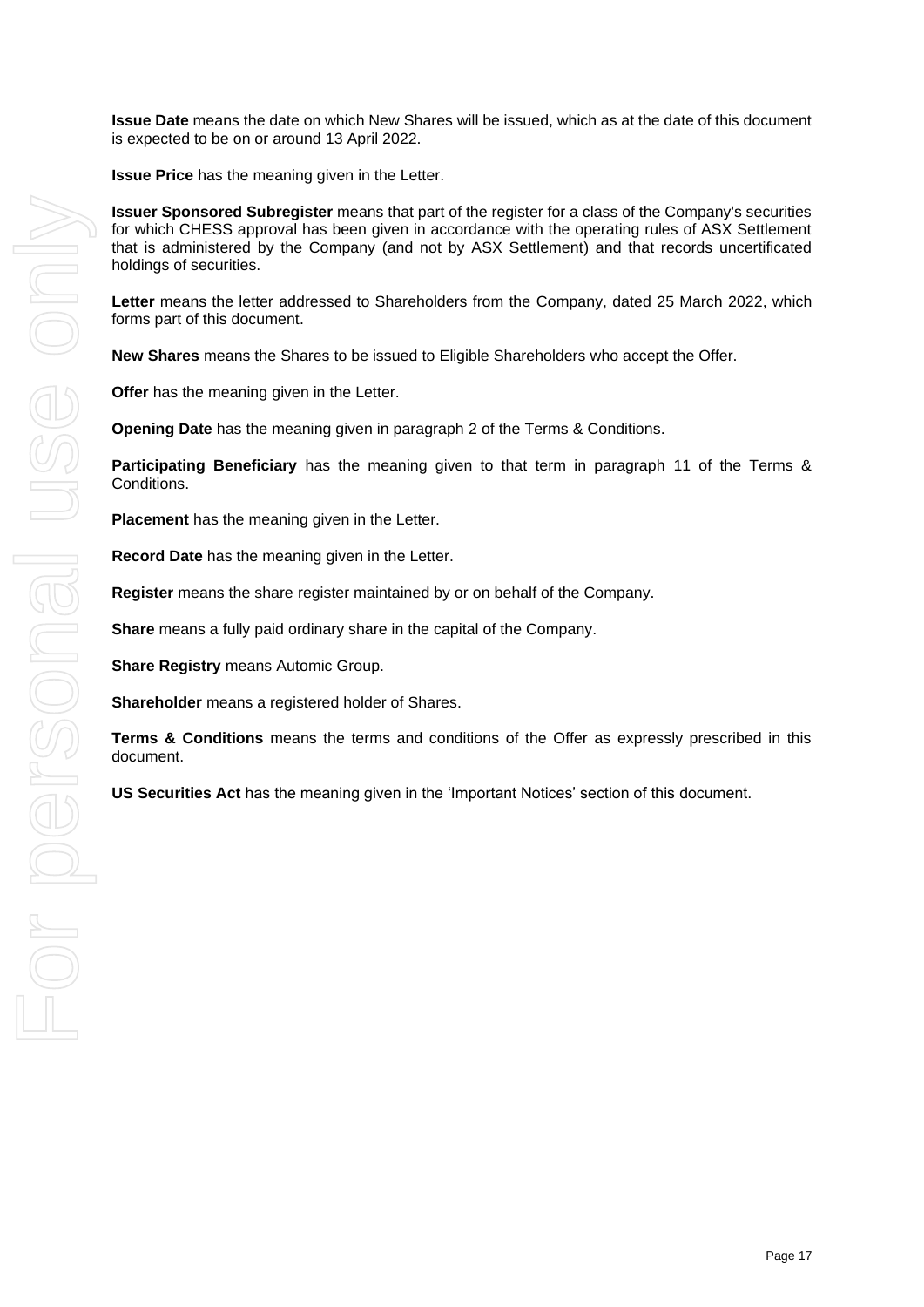

# **Boss Energy Limited | ACN 116 834 446**

[EntityRegistrationDetailsLine1Envelope] [EntityRegistrationDetailsLine2Envelope] [EntityRegistrationDetailsLine3Envelope] [EntityRegistrationDetailsLine4Envelope] [EntityRegistrationDetailsLine5Envelope] [EntityRegistrationDetailsLine6Envelope]

**All Registry Communication to:**

GPO Box 5193, Sydney NSW 2001

**AUTOMI** 

- 1300 288 664 (within Australia)
- +61 2 9698 5414 (international)
- corporate.actions@automicgroup.com.au
	- www.automicgroup.com.au

**SRN/HIN: [HolderNumberMasked]** 

# **SHARE PURCHASE PLAN APPLICATION FORM**

# **IMPORTANT: OFFER CLOSES 5:00PM (Sydney time) ON 7 APRIL 2022 (UNLESS VARIED)**

### **1: SUBSCRIPTION**

| Linny region anonDetailoLine_Linvelope <br>[EntityRegistrationDetailsLine3Envelope] |                                                                                                                                                                                                                                                                                                                                                                                                                                                                                                                                                                                                                                                                                                                                                                                                                                                                                                                                                                                                                                                                                                                                                                      |                                                  | SRN/HIN: [HolderNumberMasked]                                                                                                                                                                                            |  |
|-------------------------------------------------------------------------------------|----------------------------------------------------------------------------------------------------------------------------------------------------------------------------------------------------------------------------------------------------------------------------------------------------------------------------------------------------------------------------------------------------------------------------------------------------------------------------------------------------------------------------------------------------------------------------------------------------------------------------------------------------------------------------------------------------------------------------------------------------------------------------------------------------------------------------------------------------------------------------------------------------------------------------------------------------------------------------------------------------------------------------------------------------------------------------------------------------------------------------------------------------------------------|--------------------------------------------------|--------------------------------------------------------------------------------------------------------------------------------------------------------------------------------------------------------------------------|--|
|                                                                                     | [EntityRegistrationDetailsLine4Envelope]<br>[EntityRegistrationDetailsLine5Envelope]                                                                                                                                                                                                                                                                                                                                                                                                                                                                                                                                                                                                                                                                                                                                                                                                                                                                                                                                                                                                                                                                                 |                                                  | <b>ASX Code: BOE</b>                                                                                                                                                                                                     |  |
|                                                                                     | [EntityRegistrationDetailsLine6Envelope]                                                                                                                                                                                                                                                                                                                                                                                                                                                                                                                                                                                                                                                                                                                                                                                                                                                                                                                                                                                                                                                                                                                             | Record Date: 7:00pm (Sydney time), 15 March 2022 |                                                                                                                                                                                                                          |  |
|                                                                                     |                                                                                                                                                                                                                                                                                                                                                                                                                                                                                                                                                                                                                                                                                                                                                                                                                                                                                                                                                                                                                                                                                                                                                                      |                                                  |                                                                                                                                                                                                                          |  |
|                                                                                     | <b>SHARE PURCHASE PLAN APPLICATION FORM</b>                                                                                                                                                                                                                                                                                                                                                                                                                                                                                                                                                                                                                                                                                                                                                                                                                                                                                                                                                                                                                                                                                                                          |                                                  |                                                                                                                                                                                                                          |  |
|                                                                                     | IMPORTANT: OFFER CLOSES 5:00PM (Sydney time) ON 7 APRIL 2022 (UNLESS VARIED)                                                                                                                                                                                                                                                                                                                                                                                                                                                                                                                                                                                                                                                                                                                                                                                                                                                                                                                                                                                                                                                                                         |                                                  |                                                                                                                                                                                                                          |  |
| <b>1: SUBSCRIPTION</b>                                                              |                                                                                                                                                                                                                                                                                                                                                                                                                                                                                                                                                                                                                                                                                                                                                                                                                                                                                                                                                                                                                                                                                                                                                                      |                                                  |                                                                                                                                                                                                                          |  |
|                                                                                     | The Company is pleased to offer Eligible Shareholders the opportunity to participate in the Company's share purchase plan (Offer or SPP). The Offer will<br>give Eligible Shareholders the opportunity to apply for up to A\$20,000 worth of New Shares at an issue price of A\$2.15 for each New Share (Issue Price)<br>without incurring brokerage or other transaction costs. The Offer is offered exclusively to all Eligible Shareholders (including Custodians), being registered<br>holders of Shares as at 7.00pm (Sydney time) on 15 March 2022 (Record Date) with a registered address in Australia and New Zealand, and not resident<br>or located in the United States or any other jurisdiction in or into which an offer of New Shares would be unlawful, who meet certain other conditions as<br>expressly prescribed in the Terms & Conditions (Eligible Shareholders). Eligible Shareholders may subscribe for any one of the following parcels (subject<br>to a maximum band or any scale back) described below by paying the applicable Subscription Amount in accordance with the payment instructions in<br>section 2 of this Application Form: |                                                  |                                                                                                                                                                                                                          |  |
|                                                                                     | <b>Application Amount</b>                                                                                                                                                                                                                                                                                                                                                                                                                                                                                                                                                                                                                                                                                                                                                                                                                                                                                                                                                                                                                                                                                                                                            |                                                  | <b>Number of New Shares</b>                                                                                                                                                                                              |  |
| <b>Offer A</b>                                                                      | \$20,000 (maximum)                                                                                                                                                                                                                                                                                                                                                                                                                                                                                                                                                                                                                                                                                                                                                                                                                                                                                                                                                                                                                                                                                                                                                   |                                                  | 9,302                                                                                                                                                                                                                    |  |
|                                                                                     |                                                                                                                                                                                                                                                                                                                                                                                                                                                                                                                                                                                                                                                                                                                                                                                                                                                                                                                                                                                                                                                                                                                                                                      |                                                  |                                                                                                                                                                                                                          |  |
| <b>Offer B</b>                                                                      | \$15,000                                                                                                                                                                                                                                                                                                                                                                                                                                                                                                                                                                                                                                                                                                                                                                                                                                                                                                                                                                                                                                                                                                                                                             |                                                  | 6,976                                                                                                                                                                                                                    |  |
| Offer C                                                                             | \$10,000                                                                                                                                                                                                                                                                                                                                                                                                                                                                                                                                                                                                                                                                                                                                                                                                                                                                                                                                                                                                                                                                                                                                                             |                                                  | 4,651                                                                                                                                                                                                                    |  |
|                                                                                     | \$5,000                                                                                                                                                                                                                                                                                                                                                                                                                                                                                                                                                                                                                                                                                                                                                                                                                                                                                                                                                                                                                                                                                                                                                              |                                                  | 2,325                                                                                                                                                                                                                    |  |
|                                                                                     | \$2,000 (minimum)<br>No fractions of Shares will be issued. Any fraction of a Share will be a bode if                                                                                                                                                                                                                                                                                                                                                                                                                                                                                                                                                                                                                                                                                                                                                                                                                                                                                                                                                                                                                                                                |                                                  | 930<br>bwn of the near of whole number of Shares (where applicable).                                                                                                                                                     |  |
|                                                                                     | 2: PAYMENT - You can pay either by BPAX® or Electronic Funds Transfer "EFT"<br>Payment under the Share Purchase Plan can on<br>de by BPAX or EFT.                                                                                                                                                                                                                                                                                                                                                                                                                                                                                                                                                                                                                                                                                                                                                                                                                                                                                                                                                                                                                    |                                                  |                                                                                                                                                                                                                          |  |
|                                                                                     | <b>Option A - BPAY®</b>                                                                                                                                                                                                                                                                                                                                                                                                                                                                                                                                                                                                                                                                                                                                                                                                                                                                                                                                                                                                                                                                                                                                              |                                                  | <b>Option B - Electronic Funds Transfer (EFT)</b><br>The unique Payment Reference which has been assigned to your                                                                                                        |  |
| Offer D<br>Offer E                                                                  | <b>Biller Code: 337022</b>                                                                                                                                                                                                                                                                                                                                                                                                                                                                                                                                                                                                                                                                                                                                                                                                                                                                                                                                                                                                                                                                                                                                           | Application is: [HolderId]-BOE-TBC               |                                                                                                                                                                                                                          |  |
|                                                                                     | Ref No: [BPayCRN]                                                                                                                                                                                                                                                                                                                                                                                                                                                                                                                                                                                                                                                                                                                                                                                                                                                                                                                                                                                                                                                                                                                                                    |                                                  | Funds are to be deposited directly to following bank account:                                                                                                                                                            |  |
| PAY                                                                                 |                                                                                                                                                                                                                                                                                                                                                                                                                                                                                                                                                                                                                                                                                                                                                                                                                                                                                                                                                                                                                                                                                                                                                                      | Account name:<br><b>Account BSB:</b>             | Automic Pty Ltd<br>036011                                                                                                                                                                                                |  |
|                                                                                     | Contact your financial institution to make your payment from your<br>cheque or savings account.                                                                                                                                                                                                                                                                                                                                                                                                                                                                                                                                                                                                                                                                                                                                                                                                                                                                                                                                                                                                                                                                      | Account number:<br><b>Swift Code:</b>            | 607208<br>WPACAU2S                                                                                                                                                                                                       |  |
|                                                                                     | Note: You do not need to return this form if you have made payment<br>via BPAY® or EFT. Your BPAY® reference number or unique<br>reference number will process your payment for your application for                                                                                                                                                                                                                                                                                                                                                                                                                                                                                                                                                                                                                                                                                                                                                                                                                                                                                                                                                                 |                                                  |                                                                                                                                                                                                                          |  |
|                                                                                     | New Shares electronically.                                                                                                                                                                                                                                                                                                                                                                                                                                                                                                                                                                                                                                                                                                                                                                                                                                                                                                                                                                                                                                                                                                                                           | and shares subsequently not issued.              |                                                                                                                                                                                                                          |  |
|                                                                                     |                                                                                                                                                                                                                                                                                                                                                                                                                                                                                                                                                                                                                                                                                                                                                                                                                                                                                                                                                                                                                                                                                                                                                                      |                                                  |                                                                                                                                                                                                                          |  |
|                                                                                     | 3. Elect to receive email communication & provide your banking details<br>Return to Automic Group (the Share Registry or Automic) by email to corporate.actions@automicgroup.com.au                                                                                                                                                                                                                                                                                                                                                                                                                                                                                                                                                                                                                                                                                                                                                                                                                                                                                                                                                                                  |                                                  | IMPORTANT: You must quote your unique payment reference as your<br>payment reference/ description when processing your EFT payment.<br>Failure to do so may result in your funds not being allocated to your application |  |
| Telephone Number                                                                    |                                                                                                                                                                                                                                                                                                                                                                                                                                                                                                                                                                                                                                                                                                                                                                                                                                                                                                                                                                                                                                                                                                                                                                      |                                                  | Contact Name (PLEASE PRINT)<br>BOE[HolderId]                                                                                                                                                                             |  |

| <b>Telephone Number</b>                                                                                                                                                                                                                                       | Contact Name (PLEASE PRINT)                     | BOE[HolderId] |  |  |  |  |  |
|---------------------------------------------------------------------------------------------------------------------------------------------------------------------------------------------------------------------------------------------------------------|-------------------------------------------------|---------------|--|--|--|--|--|
|                                                                                                                                                                                                                                                               |                                                 |               |  |  |  |  |  |
| Please insert your <b>email address</b> if you wish to elect to be an e-Shareholder, and you consent to receiving communications from the Share Registry                                                                                                      |                                                 |               |  |  |  |  |  |
|                                                                                                                                                                                                                                                               |                                                 |               |  |  |  |  |  |
| <b>BSB</b><br><b>Account Number</b>                                                                                                                                                                                                                           | Name of Australian Bank / Financial Institution |               |  |  |  |  |  |
|                                                                                                                                                                                                                                                               |                                                 |               |  |  |  |  |  |
| Name in which account is held (e.g. John Smith)                                                                                                                                                                                                               |                                                 |               |  |  |  |  |  |
|                                                                                                                                                                                                                                                               |                                                 |               |  |  |  |  |  |
| Signature<br>Date:                                                                                                                                                                                                                                            |                                                 |               |  |  |  |  |  |
|                                                                                                                                                                                                                                                               |                                                 |               |  |  |  |  |  |
| I/We authorise you to act in accordance with my/our instructions set out above. I/We acknowledge that these instructions supersede and<br>have priority over all previous instructions relating to payments to which I/we am/are entitled to be paid in cash. |                                                 |               |  |  |  |  |  |